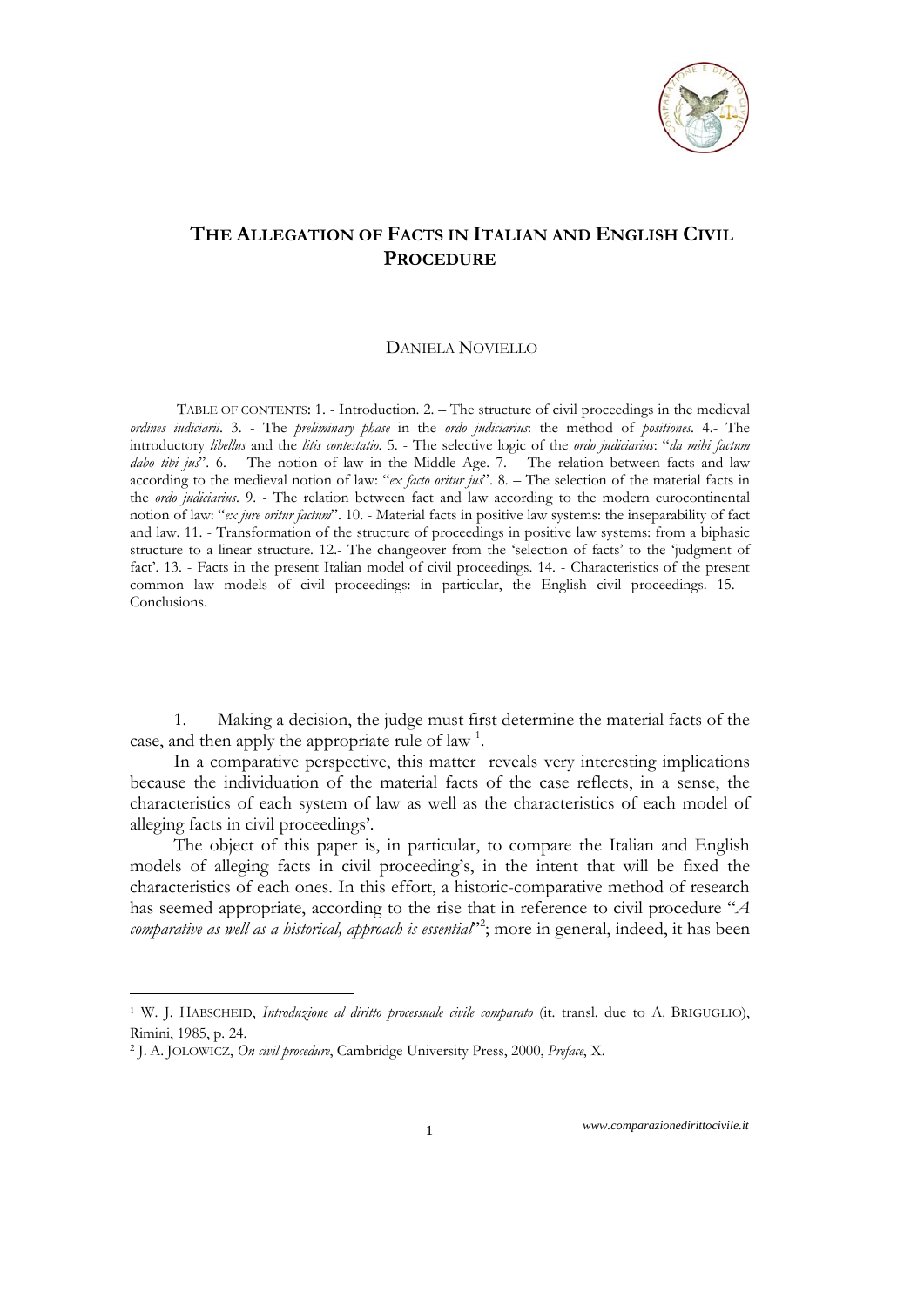

stated, on the one hand, that "*Comparison involves history*"3 and, on the other hand, that "*History involves comparison*"4 .

Moreover, in range of civil procedure's studies, this method of research has brought to great results, because it has made possible to identify in the Middle Ages the true starting point of civil procedure ("*il vero punto di partenza*, il Neuzeit *della processualistica*"5 ; and, in particular, in medieval *ordo judiciarius* the common origin of both civil law and common law civil proceedings<sup>56</sup>.

Considering what above, the results obtained both in historical and comparative legal science represent a very helpful source in the purpose of this paper, especially because historical studies on proceedings have pointed out how historical changes have influenced the creation of different models of proceedings' in civil law and in common law judicial systems; and, furthermore, because comparative studies have

1

<sup>3</sup> G. GORLA, *Diritto comparato*, in Enc. Dir., vol. 12, Milano 1964, p. 930, nt. 5. Before, T. ASCARELLI, *Premesse allo studio del diritto comparato* (1945), in ID., *Saggi giuridici*, Milano, 1949, p. 12.

<sup>4</sup> F. W. MAITLAND, *Why the History of English Law is Not Written*, in H.A.L. Fisher (Ed.), *The Collected Papers of Frederic William Maitland*, Vol. 1, Cambridge University Press, Cambridge, 1911, p. 488.

<sup>5</sup> N. PICARDI, *Processo civile (diritto moderno)*, Enc. Dir., Vol. XXXVI, Milano, 1987, p. 103 ss., who identifies, precisely, the beginning of civil procedure in the 17th and 18th centuries. In this period, in fact, rules of proceedings (until then deferred to the practice of the Courts) were, for the first time, written and collected in treatises named *ordines iudiciarii.* The most recent treaty about *ordines iudiciarii* is due to L. FOWLER MAGERL, *Ordo iudiciorum vel ordo iudiciarius. Begriff und Literaturgatung* (Ius comune, Sonderheft, 19), Frankfurt am Main, 1984; ID., *Ordines iudiciarii and libelli de ordine iudiciorum (from the middle of the twelfth to the end of the fifteenth century)*, Brepols Turnhout – Belgium, 1994. On this argument, see also K. W. NÖRR, *«Ordo iudiciorum» und «ordo iudiciarius»*, in *Studia Gratiana*, 11, 1967, p. 327 ss., now in ID., *Iudicium est actum trium personarum. Beiträge zur Geshichte des Zivilprozessrechts in Europa*, Goldbach, 1993, 3-19; A.M. STICKLER, *Ordines judiciarii*, in AA. VV., *L'Educazione giuridica*, by A. GIULIANI e N. PICARDI, vol. VI, *Modelli storici della procedura continentale*, Tomo II, *Dall'ordo judiciarius al codice di procedura*, Napoli 1994, published by the University of Perugia (also in *Dictionnaire de droit canonique*, VI, Paris, 1957, p. 1132 ss.). Among italian historian academics, E. CORTESE, *Il Rinascimento giuridico* medievale, Roma 1992; ID., *Il diritto nella storia medievale*, II, *Il basso medioevo*, Roma 1995, p. 103-142.

<sup>6</sup> O*rdo iudiciarius* can be considered as the common origin of the model of proceedings in both Civil Law and Common Law systems, because it was widely practiced in the Middle Ages, throughout all continental Europe and in England ("*Dans le Moyen Âge l'ordo iudiciarius a été construit comme une procédure commune à toute l'Europe, y comprise l'Angleterre* » (A. GIULIANI, *Le rôle du «fait» dans la controverse (à propos du binôme «réthorique-procédure judiciaire»)*, in *Archives du Philosophie du Droit*, 1995, p. 231).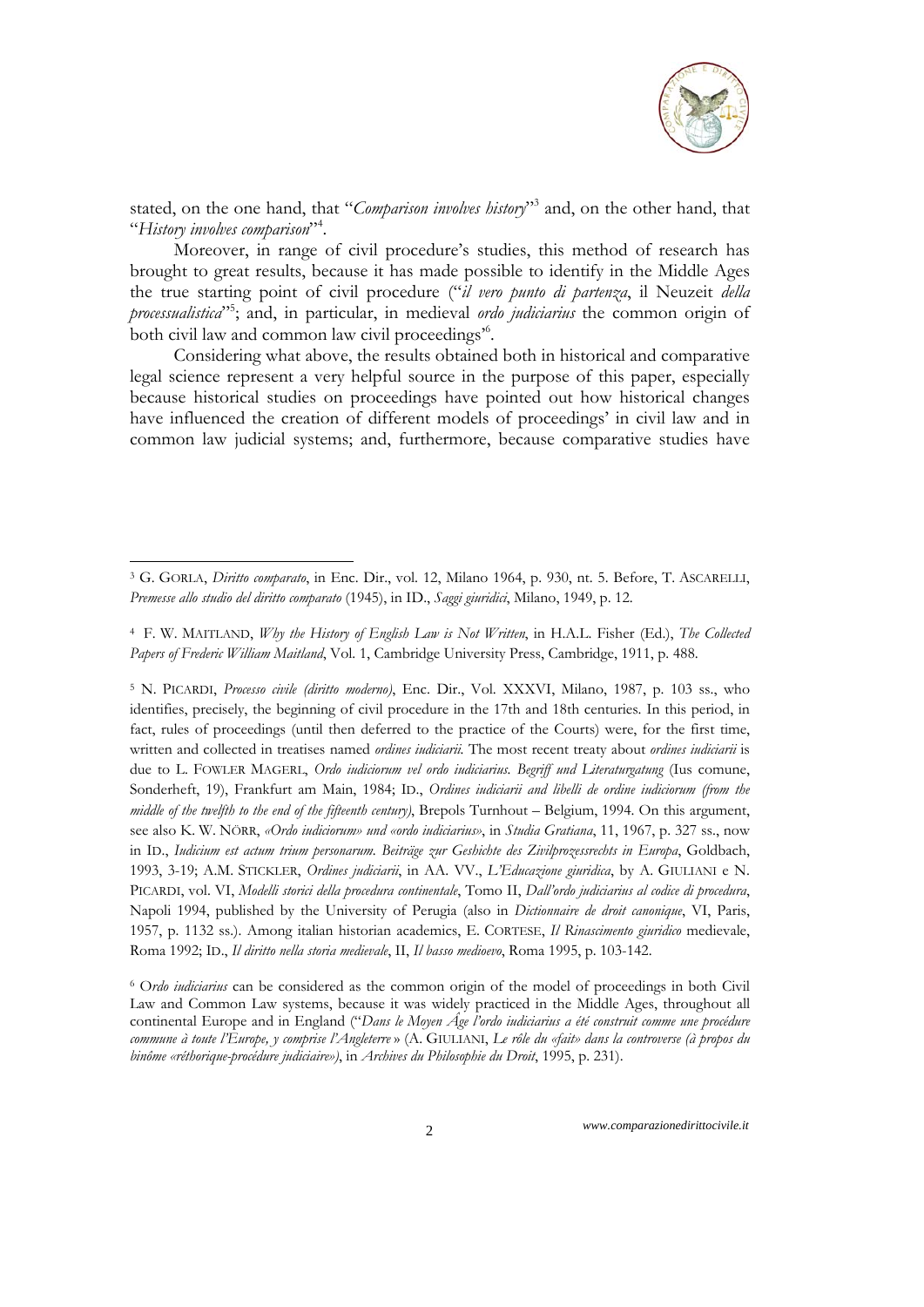

revealed that the notion of law itself changes from system to system and, so, the relation between the facts and the rule<sup>7</sup>.

So will be shown below the result of a historic-comparative research, which does not have the pretension of being conclusive, but could probably be considered as one stage of research in progress.

**2.** As touched on above, the true origin of civil procedure has been found in the *ordines judiciarii*. Due to the patient and assiduous work of the *practici* and of the antiquarii<sup>8</sup> and due to the initiative of ecclesiastical authorities (which promoted their use both inside and outside the ecclesiastic order, as a form of warranty for accused prelates also in the disputes between clergymen and laity)<sup>9</sup>, in the Middle Ages the *ordines judiciarii* were diffused all over continental Europe and were considered as a

1

<sup>7</sup> For a general overview about the relation between facts and rules in the common law system, see W. TWINING - D. MEIERS , *How To Do Things With Rules*, 5th Ed., Cambridge University Press, Cambridge, 2010, esp. p. 80 ss., p. 195 ss., p. 268 ss.

<sup>8</sup> In this sense, N. PICARDI, *Processo civile (diritto moderno)*, Enc. Dir., Vol. XXXVI, Milano, 1987, p. 106; ID, *La giurisdizione all'alba del terzo millennio*, Milano, 2007, p. 207 s.

<sup>9</sup> It has been argued that the circulation of juridical texts and of professors among the most developed schools of law (like the University of Bologna) and transalpine cities constitutes a cultural process which "*risponde ad un insieme di riassestamenti importanti delle strutture sociali e politiche. Ne ricordiamo due: la spinta potente dell'ordinamento ecclesiastico verso la diffusione dell*'ordo iudicii *(al proprio interno, come forma di garanzia per i prelati accusati, e verso l'esterno, come disciplina dei conflitti spesso violenti che contrapponevano gli enti religiosi ai signori laici e alle comunità); e la lenta costruzione di una nuova idea di* iurisdictio *che le comunità politiche urbane dovevano presto fare propria. La diffusione di un* ordo *relativamente coerente sia nelle corti laiche sia in quelle ecclesiastiche, con una sequenza di atti «giusti» che i rappresentanti della* iurisdictio *pubblica devono seguire e imporre, fu dunque un momento importante di costruzione del politico, perché riconosceva di fatto un diritto al processo che da quel momento divenne stabile (vale a dire il diritto di presentare la propria querela davanti a una corte pubblica) e legittimava l'autorità ad assumersi il compito di giudicare secondo un ordine regolato*" (M. VALLERANI, *La giustizia pubblica medievale*, Bologna 2006, p. 19 s.). The influence of the rules in Italian proceedings' all over the world at that time, until the 16th century and also in the 17th and 18th centuries, because of the diffusion of the *ordines iudiciarii*, is enlighted by N. PICARDI, *Processo civile (diritto moderno)*, Enc. Dir., Vol. XXXVI, Milano, 1987, p. 103 ss., spec. p. 115, where the italian roman – canon proceeding's rules are defined as an example of rules in European common proceedings' ("*processo comune europeo*"). Confirming the European extension of the phenomenon is L. FOWLER MAGERL, *Ordo iudiciorum vel ordo iudiciarius. Begriff und Literaturgatung* (*Ius comune*, Sonderheft, 19), Frankfurt am Main, 1984; ID., *Ordines iudiciarii and libelli de ordine iudiciorum (from the middle of the twelfth to the end of the fifteenth century)*, Brepols Turnhout – Belgium, 1994. Among Italian historical studies, see E. CORTESE, *Il Rinascimento giuridico* medievale, Roma 1992; ID., *Il diritto nella storia medievale*, II, *Il basso medioevo*, Roma 1995, p. 103-142. In general, regarding the role of the Catholic Church in the diffusion through Europe of the Romanist common law, favored by the universal dimension of the ecclesiastic organization, A. GAMBARO in A. GAMBARO – R. SACCO, *Sistemi giuridici comparati*, nel *Trattato di diritto comparato* directed by R. SACCO, 2° Ed., Torino, 2006, p. 263-264.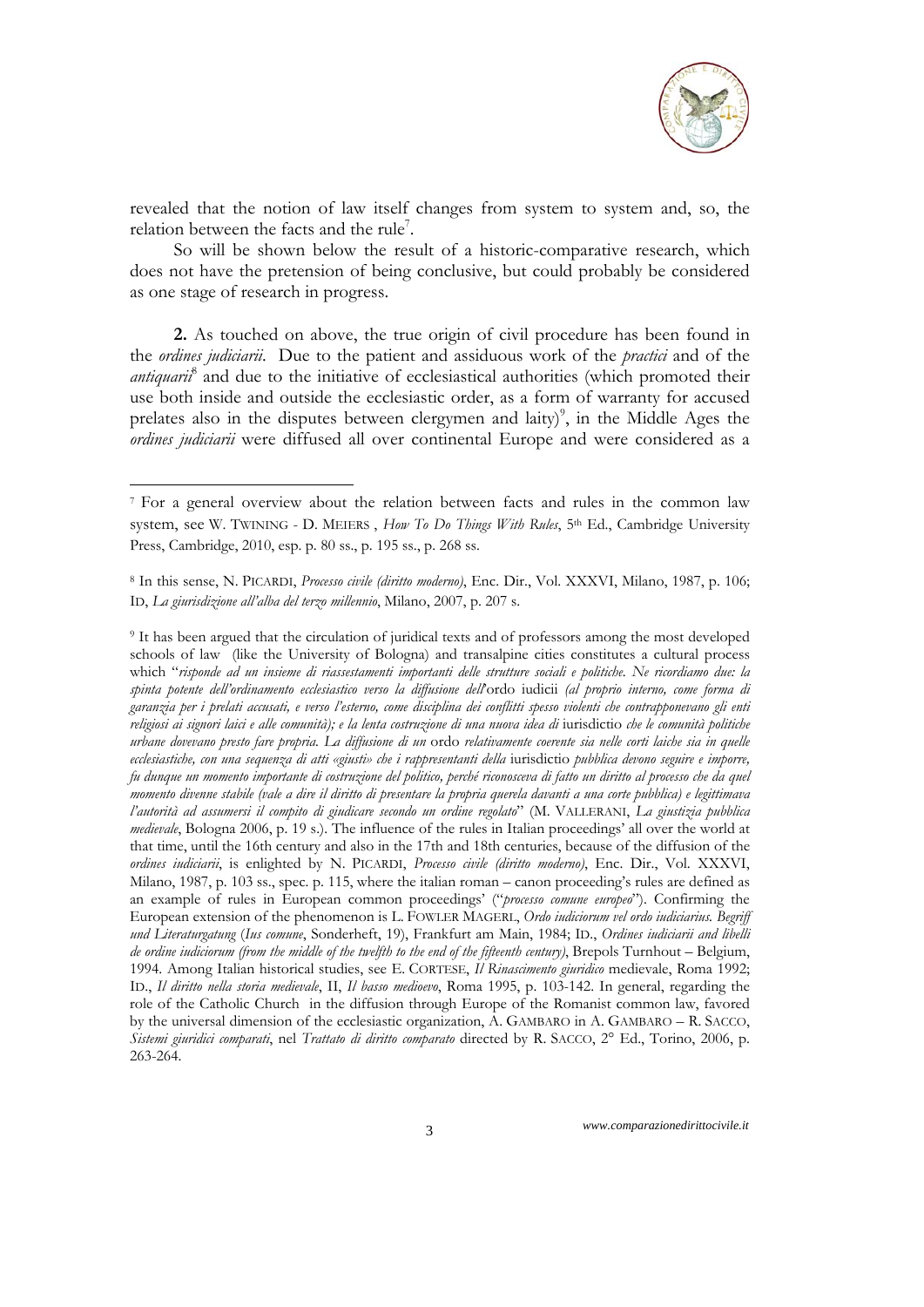

model of regulation of civil proceedings', a genuine source of legal rules, even if they were not strictly legislation $10$ .

Not all *ordines judiciarii* contained exactly the same rules, so that it's impossible to confirm that they described a sole and uniform way of managing civil proceedings. Anyway, the *ordines judiciarii* had, as a common characteristic, the segmentation of the proceedings in various stages, each ones appointed to a specific procedural activity. As a general rule, case's treatment was divided into three parts (or phases): (a) *preliminary phase*, appointed to the identification of the disputed facts; (b) *trial*, in which the facts disputed between parties, as picked out in the preliminary phase, were proved; (c) *judgment*, which was the decision of the judge (normally, this phase also included rules about a judgment's execution and appeal $1$ <sup>11</sup>.

Between the preliminary phase and the judicial phase, there was the *litis contestatio*<sup>12</sup>, which was one of the most important and characteristic features of the whole proceedings, because it marked the end of the preliminary phase and the beginning of the trial.

In the formal act of *litis contestatio* were included all the facts disputed between parties, picked out by the development of the preliminary *phase*, which had to be proved in the subsequent phase of the *trial*.

**3.** The *preliminary phase* of the *ordo judicarius* was going on developing principally between the parties, and the most significant activities reserved to this stage of the

<sup>&</sup>lt;sup>10</sup> The primacy of legislation and the assignment exclusively to the sovereign –legislator of the power of making proceedings' rules would be established in continental Europe only a very long time later, that is, at the end of 18th century (see N. PICARDI, *Introduzione* a *Code Louis T. 1 Ordonnance Civile, 1667*, Milano, 1996, p. IX, ss. ; ID. *La giurisdizione all'alba del terzo millennio,* Milano, 2007, p. 105 ss).

<sup>11 &</sup>quot;*Dans les* Ordines judiciarii *le plane varie selon les differént ouvrages. Il y a cependant des traits fondamentaux et essentiels qui sont plus ou moins commun à tous les* Ordines. *Dans la forme, ils présentent trois parties qui correspondent à l'organisation de la matière traitée, dans laquelle on distingue les actes introductifs et préparatoires du procès ; les actes qui constituent proprement le procès , de la* litiscontestatio *à la sentence ; enfin les actes qui terminent le procès et le suivent : la sentence, l'exécution de la sentence, et le voies de recours exercées tent contre la sentence que contre son exécution* » (A.M. STICKLER, *Ordines judiciarii*, in AA. VV., *L'Educazione giuridica*, a cura di A. GIULIANI e N. PICARDI, vol. VI, *Modelli storici della procedura continentale*, Tomo II, *Dall'ordo judiciarius al codice di procedura*, Napoli 1994, by Università degli Studi di Perugia (also in *Dictionnaire de droit canonique*, VI, Paris, 1957, p. 1132 ss.), p. 6).

<sup>12</sup> The original model of proceedings structured in two parts (fase *in jure* and fase *in judicio*), marked out by the formal act of *litis contestatio* was, really, already typical of the classic roman proceedings, both in the form of the *legis actiones*, both in the form of the proceedings by *formulas* (upon this issue, E. BETTI, *Processo civile (diritto romano)*, Nss. Dig. It., Torino 1957, p. 1099 ss.). Anyway, respect to the original model, the roman-canonic proceeding's rules reveal some peculiarities, due to the change of the juridical and institutional assets, happened subsequently to the fall down of the Roman Empire.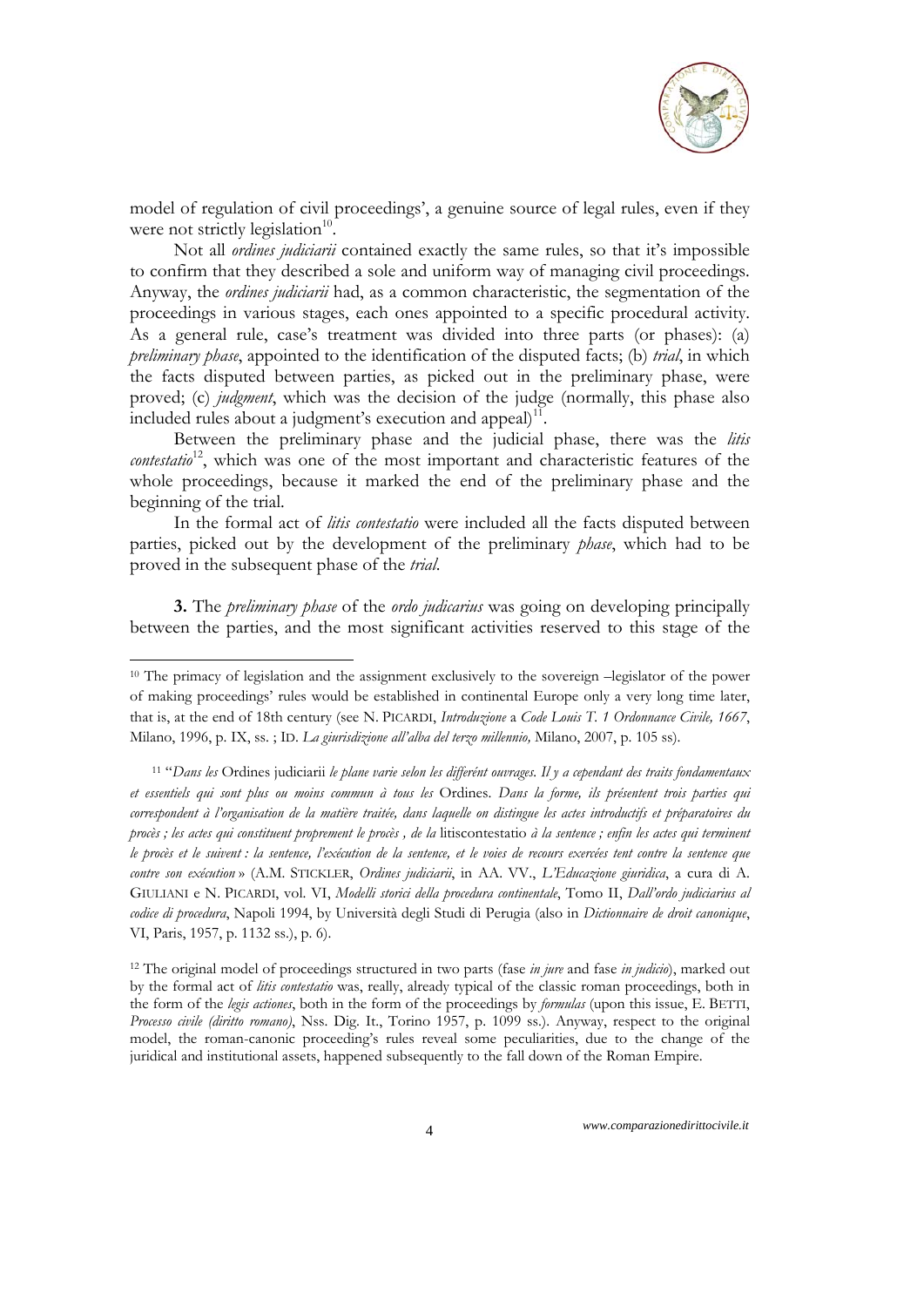

proceedings, according to the most common classifications of that time, were: "*a) «exceptiones dilatoriae»; b) «interrogationes ante litem contestatam»; c) «ordo cognitionum» e «quaestiones incidentes»*"13. Among these, rises particularly in prominence in the purpose of this paper, the activity of making *interrogationes ante litem contestatam*, which served the purpose of introducing the facts of the case (technically, allegation) disputed between the parties and, also, to individuate the facts disputed between the parties, which should to be proved in the subsequent phase of the trial.

By phrasing a question (named *interrogatio* or *positio*), from one party to the other party, the single facts, which were object of the question itself, got entrance in the proceedings; then, according to the kind of the answer of the other party, it was possible to clarify if those facts were disputed or undisputed. The party to whom was made the *interrogatio*, in fact, could answer in the affirmative or in the negative: if the answer was in the affirmative, the fact was considered undisputed; if the answer was in the negative, the fact was considered disputed. In the first case, the fact was shut out the *thema probandum*, in the latter, it was included in the *litis contestatio*, becoming the object of the *thema probandum*, i.e. a matter to be proved in the following phase of the proceedings $^{14}$ .

Because of this way of alleging facts in the proceedings by making *interrogationes* (or *positiones*), it was usual to subdivide the case in many smaller elements (material facts), upon which each party should obtain an answer from the other party. By making a single *interrogatio* (or *positio*) on the whole case, in fact, one party would risk that the other party, who wanted to deny only some of the material facts of the case, denied really the whole case<sup>15</sup>. The activity of making *interrogationes* (or *positiones*) was, therefore, very formal and complex and required a high degree of skill; as a result, it was characterized by a very high, and perhaps excessive, degree of technicality.

Since the purpose of making *interrogationes* (or *positiones*) was to pick up the material facts disputed between parties, which was to be proved in the following phase of the trial<sup>16</sup>, leaving out those facts admitted by both parties which did not need to be proved, it is possible to argue that between the *preliminary phase* and the *judicial phase* (of the trial) there was a relation of cause and effect, because the development of the first phase was affected to the clear and organized development of the second phase. And it is also possible to understand why, by the diffusion of the *ordines iudiciarii*, it became common to use of the word "*processus*" to describe the entire

<sup>13</sup> A. MAZZEO, *I «Preparatoria judicii» nell'ordo judiciarius del XIII secolo*, in AA.VV., *L'Educazione giuridica*, a cura di A.GIULIANI e N. PICARDI, vol. VI – *Modelli storici della procedura continentale*, Tomo II – *Dall'ordo* 

<sup>&</sup>lt;sup>14</sup> "Si tratta di una sorta di somma algebrica dei segni positivi (risposte affermative) e negativi (risposte negative)" (M.<br>VALLERANI, La giustizia pubblica medievale, cit., p. 87).

<sup>&</sup>lt;sup>15</sup> M. VALLERANI, *La giustizia pubblica medievale*, cit., p. 86. That led, as a consequence, to the subsequent proof in the trial being extended.

<sup>16</sup> N. PICARDI, *Code Louis, T. I Ordonnance civile 1667*, Milano 1996, *Introduzione*, p. XL.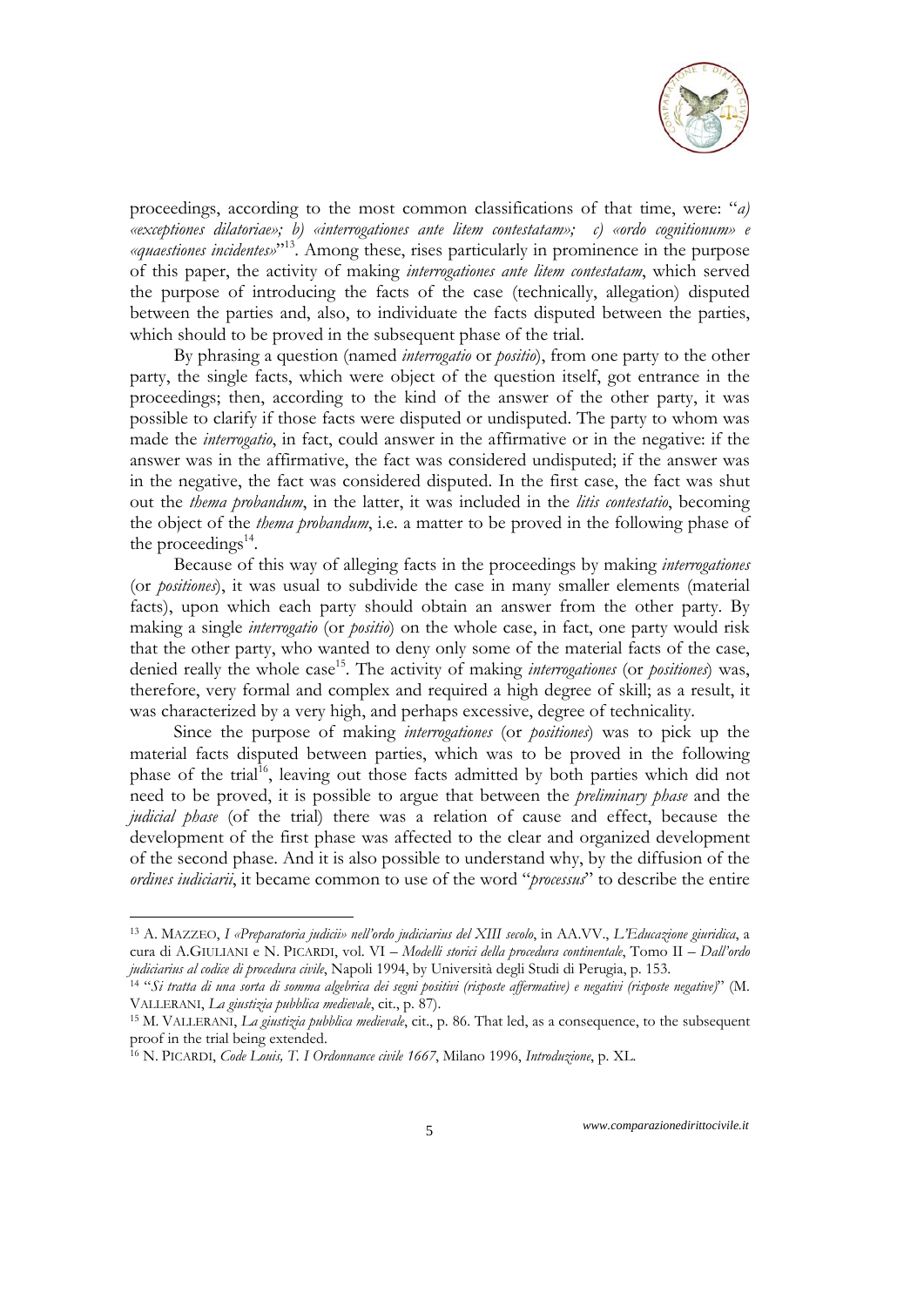

proceeding's, instead of the word "*iudicium"*, which was used before. In fact, the word "*iudicium*" points out, in the *ordo judiciarius*, only one stage, one phase of the "*processus"*17.

**4.** Commencement of judicial proceedings, according to the *ordo judiciarius*, involved an introductory *libellus*, containing the writ of summons of the defendant, the description of the *res*, which the claimant wanted from the defendant, and the name of the action $18$ .

It is important to underline that it was not also necessary to describe in the *libellus* all the material facts composing the case. It was instead sufficient to sign on it the name of the action that the claimant wanted to bring. The material facts of the case should be alleged by making *interrogationes* (or *positiones*), during the course of the whole preliminary phase, as described above.

The purpose of signing the name of the action in the *libellus* was only to show briefly, even impliedly, the defendant's behaviour from which the claim originated. In this sense, it has been noticed that the *libellus* was considered as a filter at the beginning of the proceedings, which did not have the purpose of showing all the

<sup>17</sup>N. PICARDI, *Processo civile (diritto moderno)*, Enc. Dir., Vol. XXXVI, Milano, 1987, p. 106 ss., spec. p. 107 e 109.

<sup>18</sup> L. FOWLER MAGERL, *Ordines iudiciarii and libelli de ordine iudiciorum (from the middle of the twelfth to the end of the fifteenth century)*, Brepols Turnhout – Belgium, 1994, p. 38: *"In regard to the conception of the* libellus*, JOHANNES BASSIANUS maintained that the exact name of the action, according to the division of actions in Roman law, did not have to be revealed in the* libellus *of complaint sent to the defendant, but that it did have to be given*  when the defendant appeared in Court. His contemporary PLACENTINUS disagreed. He said that the revelation of *underlying reason for the action was sufficient. The citizens of Pisa, incidentally, agreed with neither of them and insisted that the name of the action already be specified in the libellus ("Invocato Christi nomine", written in Tuscany at the end of the twelfth century, edited by WAHRMUND, Quellen, vol. V.1, p. 14: "Placentinus dicebat, actionem esse edendam in libello; sed hoc ipso intelligebat editam quod causa fuisset expressa...Sed dominus Job. dicebat expressim, quod non compellitur actor, nomen actionis in libello inserere; sedpost in iudicio debet nomen exprimere. Sed quidam, ut sunt Pisanii et alii, firmiter tenent et observent, quod actor semper nomen actionis expressim in libello scribat et inserat »). Pope Alexander III rejected entirely the practice of requiring the plaintiff to prepare a description of the*  complaint before he appeared before the judge. He manteined that the judge himself should inquire about the facts behind *the complaint, and that he should do so in a simple manner (X. 2.1.6). GUILELMUS DE LONGO CAMPO maintained accordingly that the formulation of the complaint was part of the office of the judge (Edited by CAILLEMER, Le droit civil, p. 209: "Canonum enim simplicitas editionem actionis non desiderat, sed sufficit iudicis officium implorare")*". It was necessary to indicate the name of the action because, on one hand, in the system of *actiones*, there could be more than one action upon the same fact and, on the other hand, in the system of *actiones* each action individuated each right and so, by the indication of the name of the action acted, the claimant indicated the right he was claiming (in fact, just like in the Roman law, in the roman-canonic period it was possible to say that a right was existing only if there was an action by which it was possible to protect it; there were only as many rights, as there were actions), "*offrivano una definizione prestabilita per una gamma enorme di comportamenti possibili e per altrettante rivendicazioni in giudizio*" (M. VALLERANI, *La giustizia pubblica medievale*, cit., p. 82 ss.).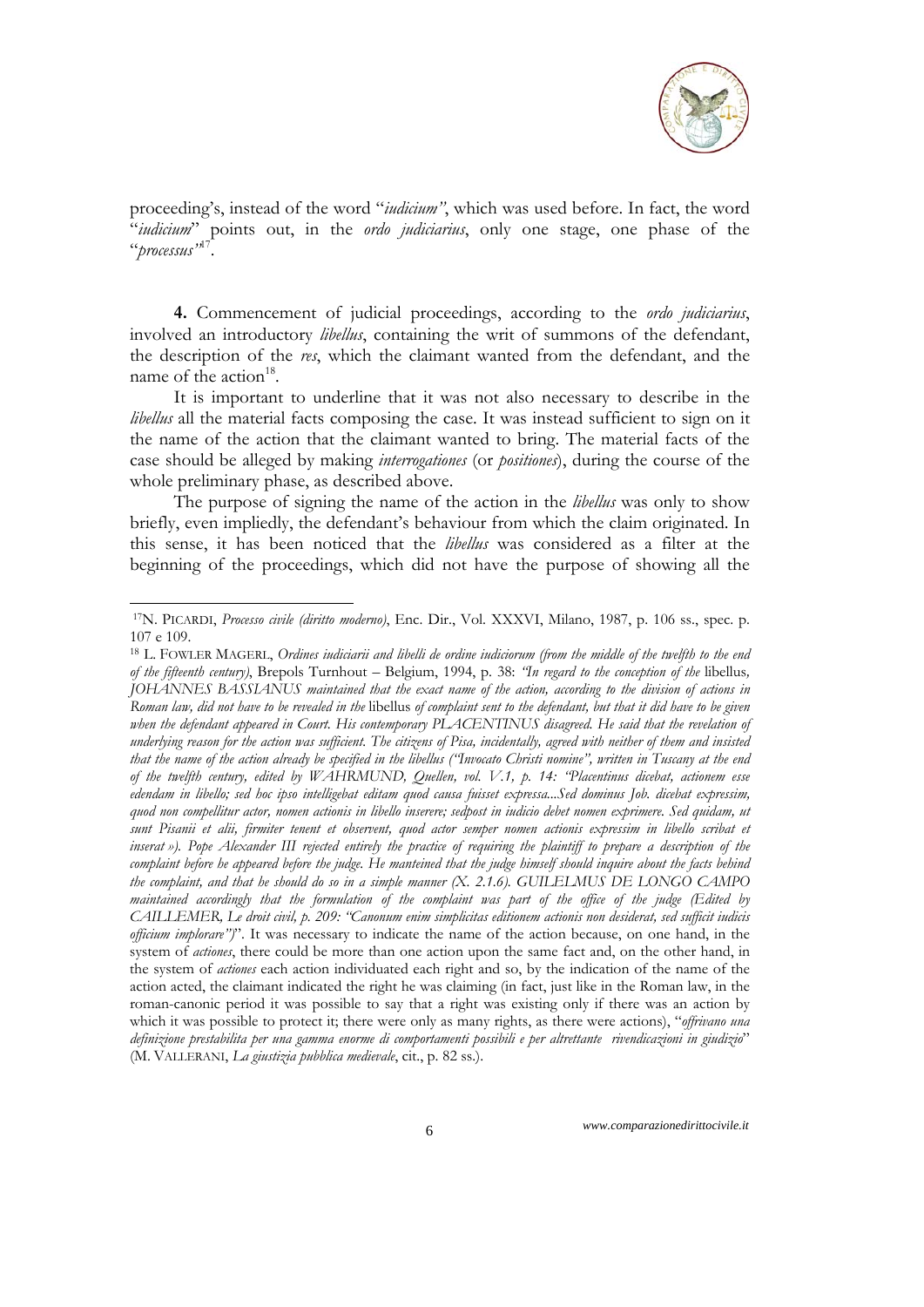

material facts, but by which it could be possible to understand the case ("*era necessario un filtro iniziale che non tradisse completamente il fatto, ma lo rendesse leggibile agli occhi di tutti attraverso la sua riduzione a pretesa da parte dell'attore*")19.

It is possible to say, then, that the real introductory act of the civil proceeding was the *litis contestatio*, because this was the act which contained the description of the dispute, or, better, the indication of the facts disputed between the parties, as pointed out during the course of the *preliminary phase*.

The *litis contestatio* was considered, in fact, "*the constitutive act of the trial because it represented the readiness of both parties to litigate*<sup>220</sup> and its formulation represented a very important stage of the proceedings, to which was dedicated a specific hearing<sup>21</sup>.

*Litis contestatio* also operated as a bar, in the sense that it marked the point in which, having been defined, during the *preliminary phase*, the matter disputed between the parties, and having shut out all the irrelevant questions or those which could not have been proposed, it was possible to commence the trial before the judge<sup>22</sup>.

**5.** It has been stated that the subdivision of the proceedings' in various phases, each ones appointed to the development of specific activities and to achieve specific purposes reflects a *selective logic*, typical of the *ordo judiciarius*, according to which distinguishing "fact" and "law" was something clear and defined<sup>23</sup>. In other words, the *selective logic* peculiar to the *ordo judiciarius* impresses upon the structure of the proceedings' so that, in particular, to the clear distinction between *fact* and *law*

<sup>&</sup>lt;sup>19</sup> M. VALLERANI, *La giustizia pubblica medievale*, cit., p. 83 ss., spec. p. 85.<br><sup>20</sup> L. FOWLER MAGERL, *Ordines iudiciarii and libelli de ordine iudiciorum (from the middle of the twelfth to the end of the fifteenth century)*, Brepols Turnhout – Belgium, 1994, 37. Upon this issue, E. MAZZACANE, *La "litis contestatio" nel processo civile canonico*, Napoli 1954, 19, 24, 26; R. SÖHM, *Die litis contestatio in ihrer Entwicklung vom frühen Mittelalter bis zur Gegenwart. Ein Beitrag zur Geschichte des Zivilprozesses*, Münich, 1914;

ROSSI, *Procedimento civile (forme del)*, Dig. It., vol. X, 372.<br><sup>21</sup> A. MAZZEO, I «Preparatoria judicii» nell'ordo judiciarius del XIII secolo, in AA.VV., *L'Educazione giuridica*, a cura di A.GIULIANI e N. PICARDI, vol. VI – *Modelli storici della procedura continentale*, Tomo II – *Dall'ordo judiciarius al codice di procedura civile*, Napoli 1994, by Università degli Studi di Perugia, 151, where the importance of the act is underlined from a subjective point of view, because it expressed the will of the parties to litigate (which should be later defined *«animus litigandi*»).

parties to litigate (which should be later defined «*animus litigandi*»). 22 A. MAZZEO, *I «Preparatoria judicii» nell'ordo judiciarius del XIII secolo*, in AA.VV., *L'Educazione giuridica*, a cura di A.GIULIANI e N. PICARDI, vol. VI – *Modelli storici della procedura continentale*, Tomo II – *Dall'ordo judiciarius al codice di procedura civile*, Napoli 1994, by Università degli Studi di Perugia, p. 160. Subsequently the *litis contestatio*, in fact, "*nulla exceptio dilatoria postea obici potest (…) testes recipiantur, et ad diffinitivam sententiam procedatur, quod ante litem contestatam fieri non potest*" (TANCREDI, in PILLII, TANCREDI, GRATIAE, *Libri de judiciorum ordine*, ed. Bergmann, Gottingae, 1842 (*facsimile* reprint Darmstadt, 1965), p. 200, p. 219

<sup>23</sup> A. GIULIANI, *Dalla litis contestatio al pleading system (riflessioni sui fondamenti del processo comune europeo)*, RDP 1993, p. 961, p. 963.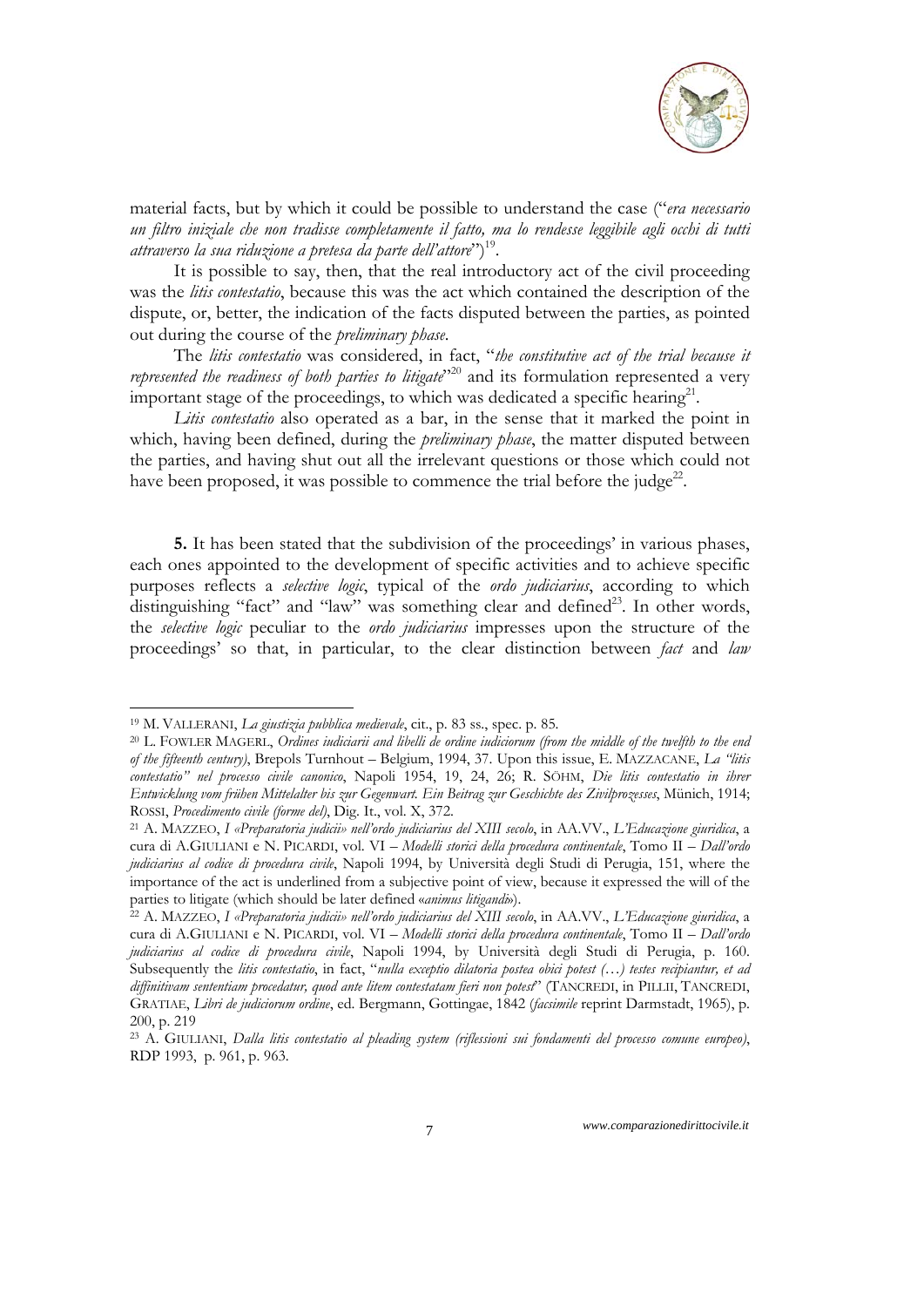

corresponds the configuration of the procedural dialogue in two phases appointed exactly to matter of fact (*preliminary phase*) and to matter of law (*judicial phase*) 24.

It has also been stated that another typical characters of the *ordo judiciarius* were (i) that the judge and the parties were considered as staying on a same level (to express this concept, it has been used the phrase *isonomic order*) and, moreover, that in regard to the matter of fact the allegation of the facts of the case should be assigned exclusively to the parties (*judex non potest in facto supplere*), considering the substitution of the judge to the parties upon material facts as being illogical and unjust (*"illogica ed iniqua*")<sup>25</sup>; and (ii) that the research of the truth in judicial proceedings was not considered exclusively assigned to the judge, but , on the contrary, that the judge had to receive the assistance of the parties regarding to the matter of fact (that principle was named of the *division of the knowledge* and was intended as a remedy to the fallibility of the judge, determining the dominion of the parties to the material facts, and the dominion of the judge to the  $law<sup>26</sup>$ .

This is why the development of the *preliminary phase* was substantially assigned to the parties, while in the *judicial phase* the attention was shifted on the judge and on the judgment<sup>27</sup>. In fact, material facts were to be identified and presented by the parties, while ascertaining and applying the law was left to the judge ("*da mihi factum, dabo tibi jus*").

In this perspective, it is also possible to argue that the principles described above impressed the role of the judge and of the parties in both procedural phases, in the sense that, being the matter of fact assigned to the parties, these ones had the main role during the whole *preliminary phase*, while the primary role was of the judge in the *judicial* phase<sup>28</sup>.

Furthermore, the particular organization of the dialogue between the parties in the preliminary phase, resulting from the mechanism of allegations of facts through

<sup>24</sup> Upon the independence of the *preliminary phase* in respect of the *trial*, A.O. COMEZ, *L'*Ordo judiciarius *in Ivo di Chartres*, in *L'Educazione Giuridica* a cura di A.GIULIANI e N. PICARDI, vol. II, Tomo II, Napoli 1994 by Università degli Studi di Perugia, p. 61. 25 A. GIULIANI, *L'ordo judiciarius medioevale (Riflessioni su un modello puro di ordine isonomico)*, in Riv. Dir.

Proc. 1988, p. 600).

<sup>26</sup> Upon which is based the "ragion pratica" (A. GIULIANI, *L'ordo judiciarius medioevale (Riflessioni su un modello puro di ordine isonomico*), in Riv. Dir. Proc. 1988, p. 605, p. 607.<br><sup>27</sup> The admission that the judge can act in researching the material facts of the case is considered as a

modern idea and it has been argued that together to the rise of this idea, the *litis contestatio* has been

<sup>&</sup>lt;sup>28</sup> "Judicium descrivi potest legitima caussae discussio, ac definitio inter litigantes coram iudicem. Judicium dicitur tum *discussio, tum definitio; praecipuus judicii finis utique est caussae definitio, sed judex sententiam rite ferre non potest, nisi diligenti prius adhibita caussae cognitione, atque discussione*" (THOM. MAURITIO RICHERI, *Universa civilis et criminalis Jurisprudentia*, Venetiis, 1841, III, 445, § 1566).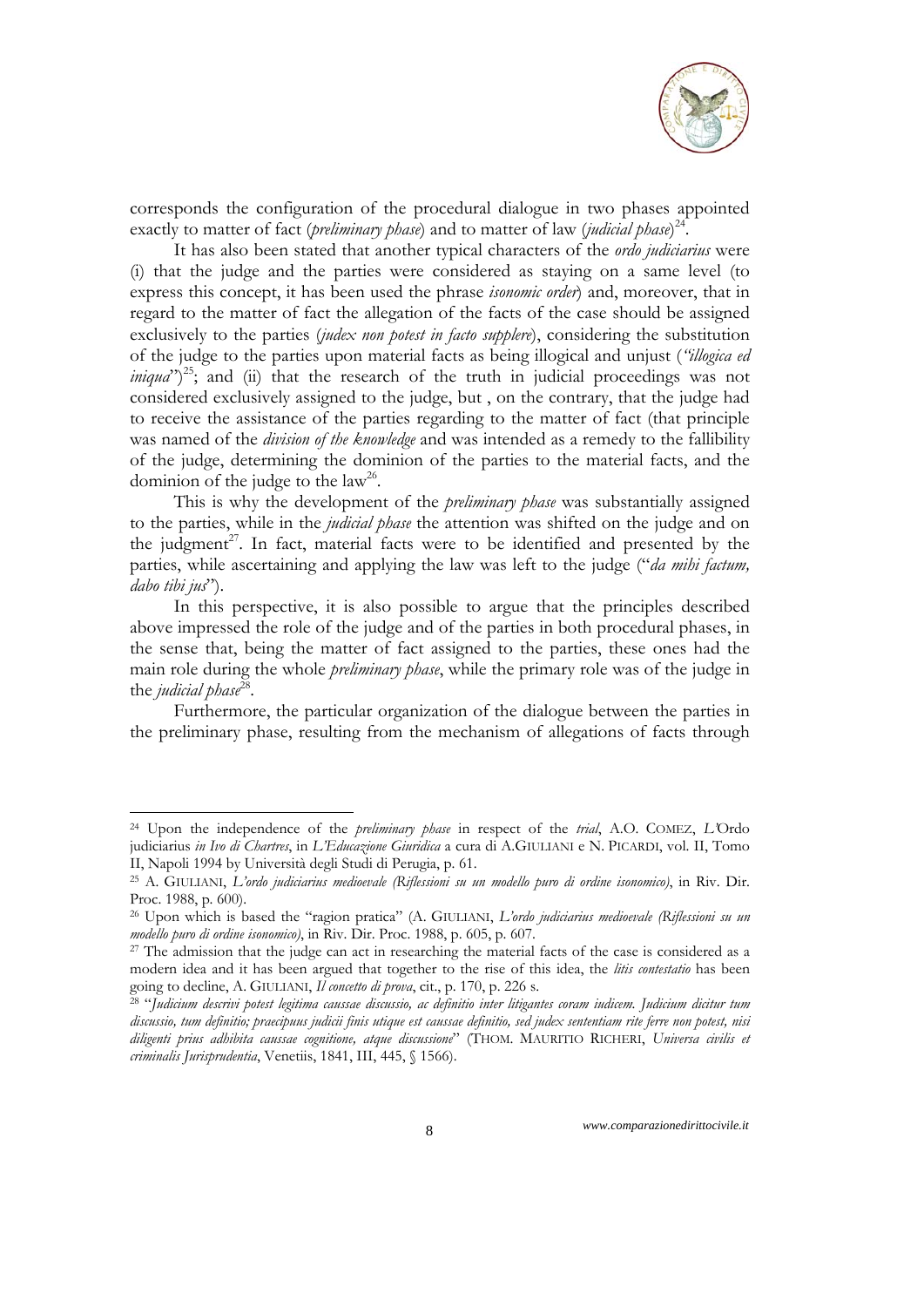

the *interrogationes ante litem contestatam*, corresponded to the principles of the argumentative logic, typical of the Middle Age<sup>29</sup>.

In conclusion, the preliminary phase and the judicial phase were, according to the *ordo judiciarius*, completely separated and independent (a) relating to the role of the judge and of the parties and their judicial activities; (b) relating the kind of judicial activities; and (c) relating to the purposes.

**6.** The course of the *preliminary phase*, as described above, was also coherent to the very particular notion of *fact*, which was typical of the Middle Age's common law proceedings.

In this perspective, rises in prominence the doctrine, which has enlightened that in the Medieval Age *facts* were then not intended in their natural and tangible consistency, as they were before the proceedings', but they were considered like they appeared in the proceedings, as the result of the confrontation between the parties (during the course of the preliminary phase) and of the proof (during the judicial phase). In this sense, the facts were *disclosed* in the proceedings, and –for the purpose of the proceedings and the judgment- they assumed the consistency which resulted from the dialogue between the parties<sup>30</sup>: "*Lo scontro delle versioni diverse ha come risultato finale un terzo ipotetico fatto, formato dalle proposizioni negate che devono essere provate*"<sup>31</sup>.

More precisely, at least three procedural phases have been distinguished in which '*facts'* were introduced, refined and verified, namely: a) the formulation of the *libellus*, by which the fact was introduced through the choice of the *actio*; b) the development of the *positiones* (or *interrogationes*), by which the fact was assumed as it resulted from the statements of both parties; c) the formulation of the *intentiones*, which were the articles of proof which had to be confirmed by the witnesses $^{32}$ .

Such a concept of *fact* should not be surprising. In fact, this corresponds to the epistemological models adopted by the compilers of the *ordines iudiciarii*. It was, in

<sup>29</sup> Upon this matter, see the very interesting book of F. MACIOCE, *La lealtà – Una filosofia del comportamento processuale*, Torino, 2005. 30 "*Affidare ad una ragione individuale – per quanto onnisciente (poco importa se di un legislatore o di un giudice) – la* 

*ricerca del fatto è contro le istanze della ragione pratica, che è basata sulla divisione della conoscenza. Il contraddittorio insomma è un ineliminabile strumento di ricerca della verità in un settore legato – sia nella questione filosofica come nella controversia giuridica – a quella prova naturale costituita dalla testimonianza umana*") A. GIULIANI, *L'*ordo judiciarius medioevale (Riflessioni su un modello puro di ordine isonomico), in Riv. Dir. Proc., 1988, p. 606 s.).<br><sup>31</sup> M. VALLERANI, *La giustizia pubblica medievale*, cit., p. 87.<br><sup>32</sup> In this precise sense, it has been

*ricostruito e verificato: la prima, nel libello all'inizio del procedimento, riguarda la scelta dell'*actio *da rivendicare; la seconda nelle* positiones*, contiene la ricostruzione del fatto presentata dalle parti in forma di dialogo; la terza nelle*  intentiones *raccoglie articoli che le parti vogliono dimostrare e sui quali si redigono le domande da fare ai testi*" (M. VALLERANI, *La giustizia pubblica medievale*, cit., p. 81). The analogy to the modern principle of the discovery, typical of the actual common law proceedings, is here very clear.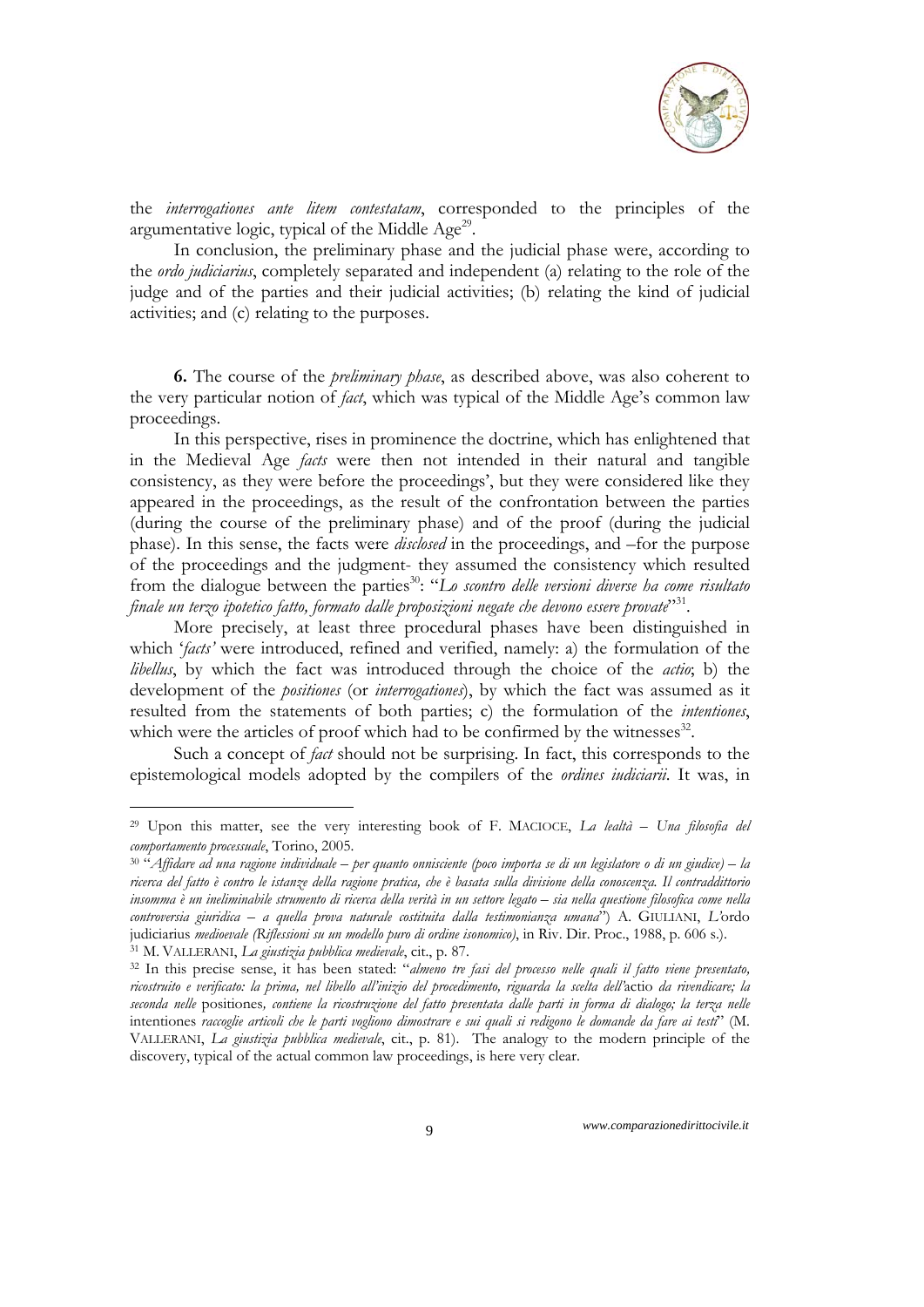

fact, alien to medieval thought that objective truth could be ascertained in legal proceedings. Instead they considered that such proceedings could establish at best a 'probable truth', based on matters constructed within this process, and made concrete in the judgment (so-called 'procedural truth') $^{33}$ .

**7.** As stated above, the subdivision of the proceedings in various phases was coherent with the distinction between *fact* and *law* according to the *selective logic* typical of the *ordo* and seems also to correspond with the relation between *fact* and *law*, typical of the medieval system of law.

 To complete the analysis, it is necessary also to consider that there in the medieval age the idea that the law was like a complex of pre-existing rules, which should be "revealed" whether by the legislator making the *lex*, or by the judge giving sentences, or by the doctrine of the jurists. In this precise sense, they say that in the Middle Age "*prevaleva la concezione del diritto come un complesso di regole che precede l'agire umano e che dunque era da "scoprire": da parte del legislatore in sede di emanazione della lex, del giudice in sede di giudizio e del giurista di scuola in sede di elaborazione dottrinale; e il* corpus *giustinianeo conteneva essenzialmente, se non esclusivamente, i capisaldi delle direttrici cui*  attenersi<sup>2,34</sup>.

On the other hand, the idea that the law is not an human product, but preexists in the nature, because it is innate to the human being, is typical of the neohumanism and of the Natural Law: according to this idea, the law is not *made*, but *revealed* through the activities of the *princeps*, the judges, and the jurists. Even the inheritance of the classic Roman Law and, particularly, the rules ordered in the *Justinian Corpus Juris*, were not considered as an imperative, but merely as a starting point. And there was not a single source of law, but many: there were, in fact, both secular and ecclesiastic rules of law and, in concomitance with the formation of the roman-barbarian reigns, the idea that there could coexist different systems of law for the barbarians and for those living on the ground of the Roman Empire wa established: so that the law was not intended to be territorial, but personal<sup>35</sup>. In

<sup>33</sup> The notion of *truth*, intended as an *objective truth*, which must be verified in the proceedings according to scientific criteria, would appear later. It has been stated, in fact, that it is only in 1600 that the argumentative logic (typical of the Middle Ages) was shifted in scientific logic; and it has also been enligtened that it is by the application of the logic of Ramo to the proceedings' studies that happens "il momento di transizione da un modo di pensare orientato sul problema ad un modo di pensare sistematico, modellato sul sapere scientifico; e la procedura, da una disciplina che studia verità 'probabili', diviene, almeno tendenzialmente, una scienza delle verità 'assolute'" (N. PICARDI, *Processo*  civile (diritto moderno), Enc. Dir., Vol. XXXVI, Milano, 1987, p. 111).<br><sup>34</sup> I. BIROCCHI, *Alla ricerca dell'ordine* – Fonti e cultura giuridica nell'età moderna, Torino 2002, p. 8.<br><sup>35</sup> A. GAMBARO in A. GAMBARO – R. SACCO

diretto da R. SACCO, 2° Ed., Torino, 2006, p. 252, n. 11: "*Una legge territoriale si impone per sua natura su tutto lo spazio geografico soggetto ad una entità politica, la quale mediante le sue strutture di governo assume il compito di*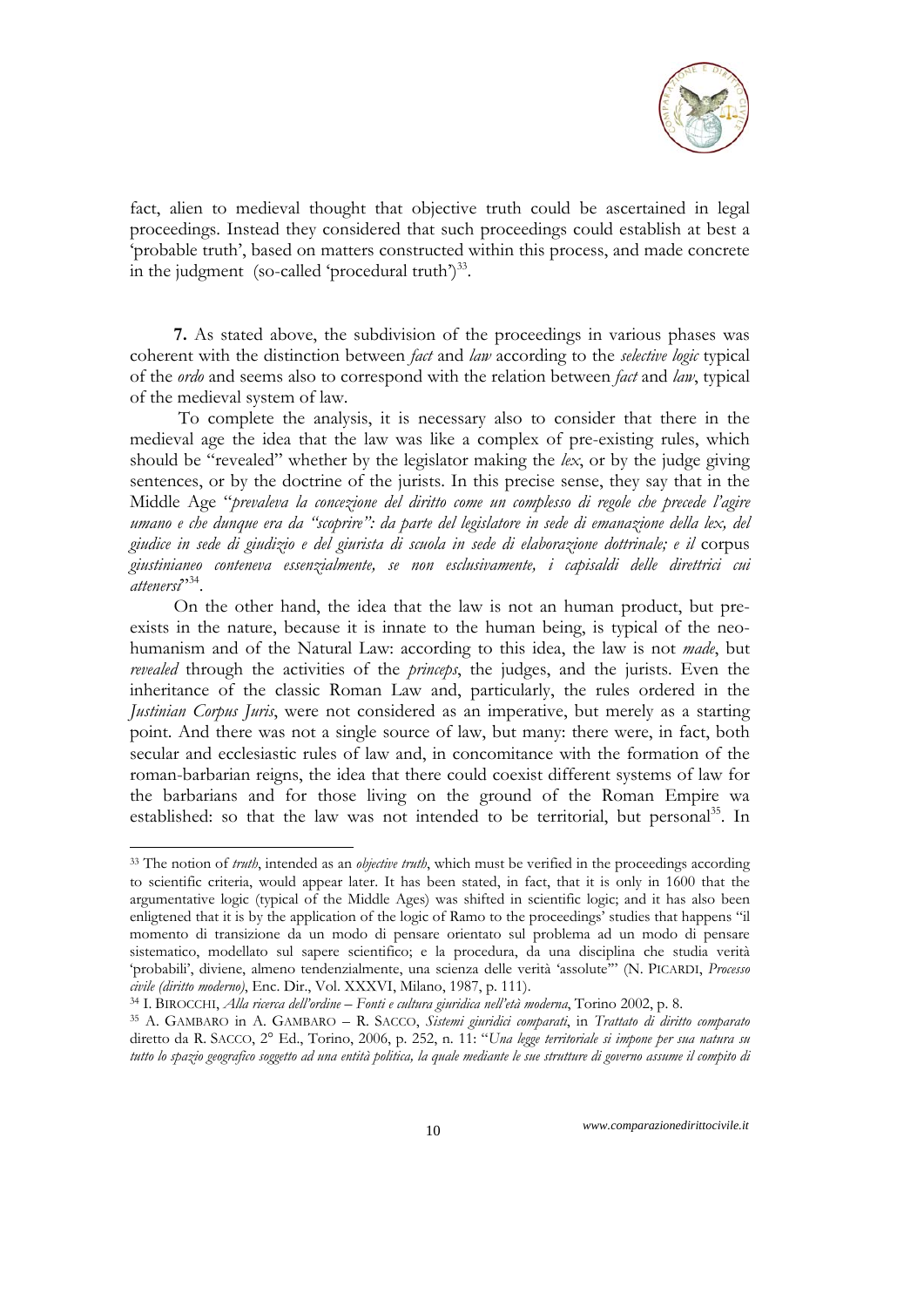

addition to this was the *glosse* -which were the explications added by the *doctores* to the rules of the *Corpus juris*- and so the principles exposed in the treatises of the jurists were considered themselves as rules of law. And, at last, the judges could make law by passing judgments on the basis of rules of law specifically made for the single decided case 36.

 In this context, "*solo se il caso era espressamente e chiaramente deciso dalla legge, non vi era spazio per l'attività interpretativa. Al di là di questo limite, cioè in presenza di un* casus omissus *o di un* casus dubius, *si apriva il campo dell*'interpretatio *della giurisprudenza, dottorale o giudiziale, che assumeva una funzione senz'altro creativa, In altri termini, si trattava di un'attività di produzione di norme e, quindi, di un fatto normativo, non di una semplice attività*  ermeneutica<sup>"37</sup>. This means that the Courts were not bound by pre-established schemes<sup>38</sup>, and that, contributing to make the rules of law, they took part in the practice of the sovereignty $39$ .

1

ius novum", says I. BIROCCHI, *Alla ricerca dell'ordine – Fonti e cultura giuridica nell'età moderna*, cit., p. 92, where the Author makes clear that, for the purpose of imposing limits on the discretion of the Courts, they were obliged both to adhere to the *communis opinio* (criterion, however, difficult to detect), and to follow the precedent, so that it was possible to pre-emptively know the rule of law "*costituendo la soluzione espressa in un precedente una legittima aspettativa di decisioni conformi, per casi analoghi, salva la presenza di una ragione ben ponderata che giustificasse il discostarsi da essa. Un segno di forza, perché, in fondo, la determinazione dei requisiti necessari per formare un giudizio consolidato era rimessa ala giurisprudenza degli stessi Tribunali (e se talora si affermò un termine decennale, talora si dichiarò addirittura che bastasse una sola pronuncia, mentre più spesso si accolse il principio che bastassero solo due giudicati conformi – le cosiddette* binae iudicaturae *– per creare il precedente). Inoltre il vincolo valeva per l'avvenire e dunque importava una sorta di trasformazione* erga omnes *dell'indirizzo* 

<sup>37</sup> N. PICARDI, *Code louis*, T. I Ordonnance civile 1667, cit., *Introduzione*, p. XXVII s. Upon the contribution of the jurists in making law, in the medieval system of law, see A. GAMBARO in A. GAMBARO – R. SACCO, *Sistemi giuridici comparati*, nel *Trattato di diritto comparato* diretto da – R. SACCO, cit., 255 ss., p. 261- 262). Here the Author describes the steps which made it possible for the jurists to acquire the authority which was necessary to become creators of the law, and also explains why the the interpretation of the rules included in the *Corpus juris* had become necessary because of the new needs arising in relation to the development of the society; therefore, the Author also points out that, once rules of law, the interpretations of the jurists could also be interpreted afterwards: "*ma questa interpretazione acquistando autorevolezza con il trascorrere del tempo e con il diffondersi della fama del suo autore, poteva essere oggetto a sua volta di interpretazione estensiva, sicché l'ininterrotta attività dei giuristi consentiva di percorrere traiettorie costruttive i cui esiti*  ultimi erano molto lontani dal significato del testo originale".<br><sup>38</sup> I. BIROCCHI, *Alla ricerca dell'ordine–Fonti e cultura giuridica nell'età moderna*, cit., p. 34.<br><sup>39</sup> I. BIROCCHI, *Alla ricerca dell'ordine–Fonti e cul* 

described, as an example, a notable statement of the Consiglio Supremo of the Reign of Naples, pronounced in an appeal opposing a judgment of the Magna Curia della Vicaria, between a lady, Elena Carasola, and a notary, Francesco de Lungano: the Court of first instance had decided, in favor of the

*istituire il diritto che deve valere nel paese. La scelta a favore della legge personale significa, invece, che ciascuna etnia stanziata su un territorio continua a vivere secondo la sua legge. Ma il riconoscimento che ciascuna etnia ha già una propria legge, implica che il soggetto politicamente sovrano effettua riguardo al diritto solo una attività di riconoscimento di ciò che preesiste alla sua autorità ed è pertanto indipendente da essa*". 36 "*L'ordinamento era vivo proprio in quanto attraverso l'*interpretatio *era possibile adeguarlo* (…) *e anche produrre*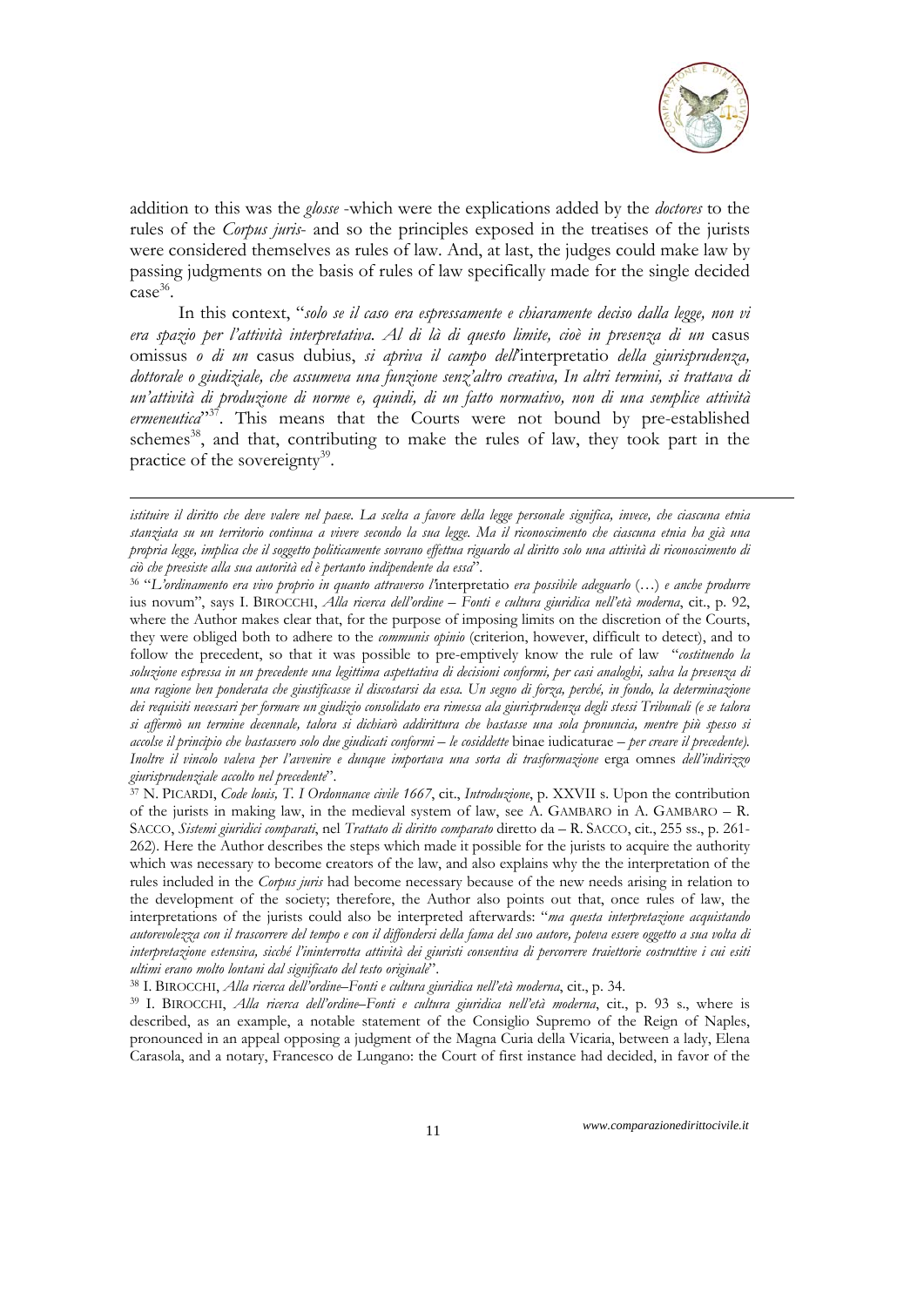

In the absence of specific legal bonds, it is possible to affirm that the relation between *fact* and *law*, in that period, was based on the principle "*ex facto oritur jus*".

**8.** In the described context, on the one hand, the judge was free to set the rule of law to apply to the specific case; on the other hand, the parties were not obliged to allege in the proceedings specific facts, included in any general scheme. In other words, this happened because, in a system of law which was not a system of positive law, there was not a pre-established *fattispecie astratta* (which is the situation described in the general rule of law, composed of specific constitutive facts generating the right) -and so- neither the party (at the beginning of the proceedings) nor the judge (at the moment of the judgment) had any particular bonds, respectively, about the facts to allege in the proceedings and about the rules to apply to the case.

The expectation of the claimant to win did not depend on the fact that the case was corresponding to the facts described in a (non-existent) pre-existing binding law; and the case itself was not exactly the one suggested in the *libellus* at the commencement of the proceedings, but the one resulting at the end of the preliminary phase. So it is possible to affirm that, in a sense, the *fattispecie* could only

1

notary, that the promise he had made was not binding. The rule of law applied was that a simple promise was ineffective: *ex nudo pacto actio non oritur*; but the word *promise* ("promessa") was ambiguous, because it was possible that it concerned both a simple promise, and a binding promise (*stipulatio*). By the facts, it was ascertained that the promise had been done, and that, if it was not performed, the appellant had suffered damages, for which she could act the *actio de dolo*. In this case, the Court decided that, even if the *ius civile Romanorum* did not provide for the protection of a single promise, it was possible to recognize the existence of a natural obligation, which should be performed on the basis of an equity judgment of the Sovereign. In this case, the judgment should be made by the Emperor or by the Pope, because the power to practice an equity *interpretatio* was due only to them. Anyway, the Consiglio Supremo decided that itself could shift the Sovereign and decide the case on this basis: in the reign, the king exercised powers analogous to those of the emperor, according to the principle that *rex superiorem non recognoscens in regno suo est imperator*; and, according to the fact that the Consiglio Supremo represented the king in the reign, the Consiglio Supremo itself had the power to decide by equity (M. D'AFFLITTO*, Decisiones Sacri Regii Neapolitani Consilii*, Lugduni, ex officina haeredum S. Beraud, 1608 –published previously in 1509 -, dec. CXX, pp. 255-256. Upon this volume and on the fortune of the described decision of the Consiglio Supremo of the Regno of Napoli, see I. BIROCCHI, *Tra tradizione e nuova prassi giurisprudenziale: la questione dell'efficacia dei patti nella dottrina italiana dell'età moderna*, in *Towards a General Law of Contracts*, ed. by J. Barton, Berlin, Duncker & Humblot, 1990, 311 ss.; see also U. PETRONIO, *Senato (diritto intermedio)*, in Enc. Dir., vol. XLI, Torino 1989, p. 1159 s.; ID., *I Senati giudiziari*, *in Il Senato nella storia. Il Senato nel Medioevo e nella prima Età moderna*, Roma, Istituto Poligrafico e Zecca dello Stato, 1997, p. 401 s.). The idea of a sovereign State, as is understood nowadays, began to spread over in the 1500, on the basis of the intuitions of Machiavelli, and then developed during a period of more than a century and a half, until the works of Bodin and, afterwards, of Hobbes. But, pragmatically, also the fundamental laws of the States had a practice-customary origin, since the 18th century (about all this, I. BIROCCHI, *Alla ricerca dell'ordine – Fonti e cultura giuridica nell'età moderna*, cit., p. 96 ss.).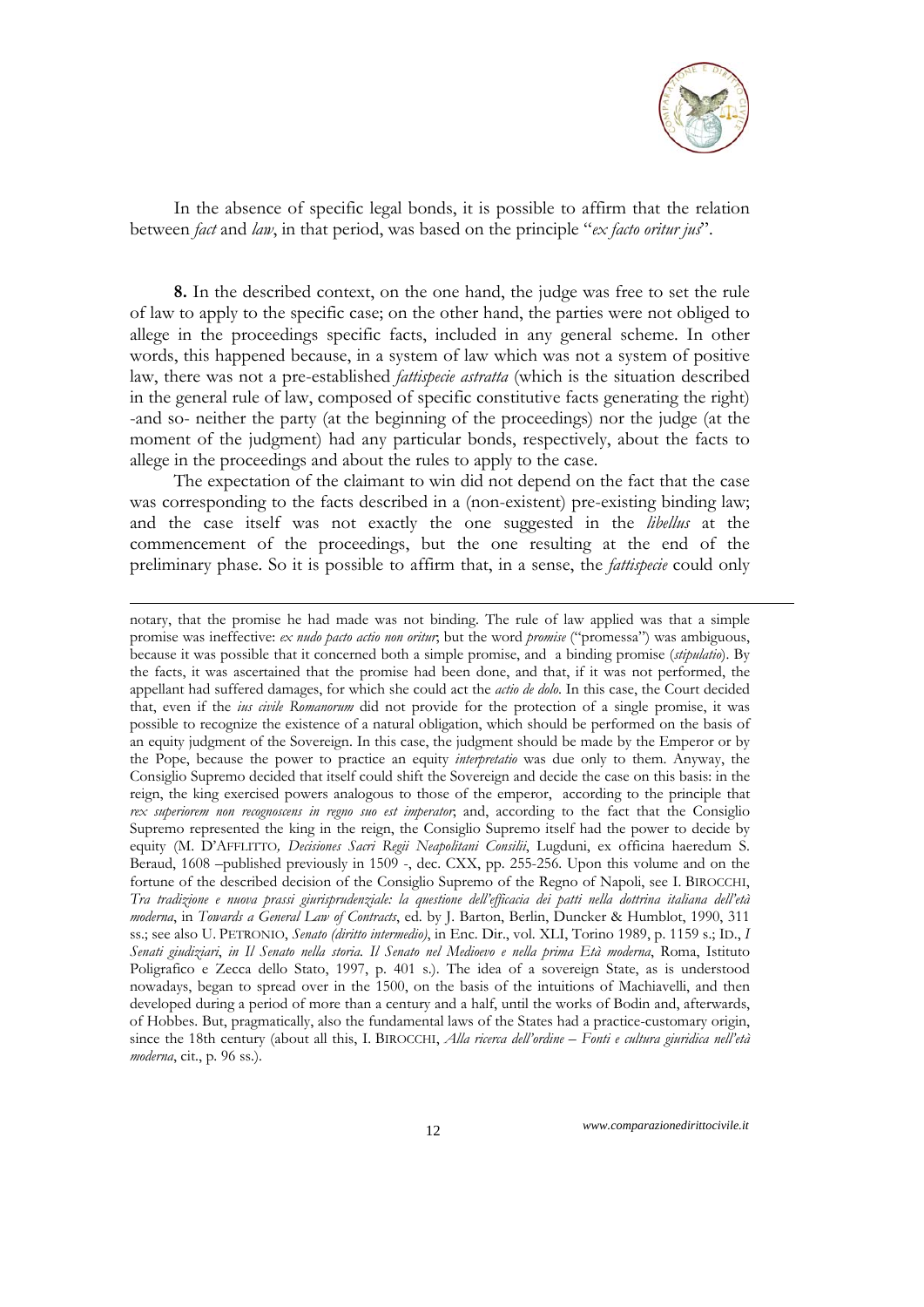

be concrete, material (i.e. '*concreta'*). and that the preliminary phase had the function of a filter of the material facts of the case, i.e. the relevant facts.

As just explained, in fact, it was just through the mechanism of (*interrogationes* or) *positiones* that the concept of *relevancy* had been introduced, for the first time, in the proceedings<sup>40</sup>. According to this, the relevant fact was the one which was "built" within the process, through the allegations -made by phrasing questions- of the parties: the relevant fact was not the one affirmed by the claimant (first fact), nor the one opposed by the defendant (second fact), but the one resulting from the comparison between the allegations of both parties (so called "third fact" hypothetical), through a kind of algebraic sum of positive facts (positive answers) and negative facts (negative answers) $41$ .

So it is possible to state that the preliminary phase was not appointed to make a 'judgment' upon the facts, but to 'select' the relevant facts (i.e. the material facts) of the case.

**9.** Starting from the late Middle Ages, reform across all continental Europe led to an ever-increasing centralization of all powers and to the appearance of a sense of belonging among the persons living on a same territory; this represented the prodrome of the formation of the national States and of nationalism<sup>42</sup>. Along with these transformations was the gradual disappearance of the particular systems.

As the idea of centralization of all powers was becoming established, the principle of the separation of the legislative and the judicial powers took shape (and also that of the supremacy of the legislative). The first feed of this new organization of sovereign powers has been identified in some *ordonnances* -which Louis XIV, King of France, adopted at the end of 1600 in order to solve the sovereignty dispute which had arisen during the period from the 1653 to 1673, between the King and the Courts. The latter, according to the fact that, by their judgments, made the law, proclaimed themselves sovereign<sup>43</sup>.

-

<sup>40</sup> A. GIULIANI, *The Influence of Rethoric on the Law of Evidence and Pleading*, in Juridical Review, 1962, p. 230.

<sup>41</sup> A. GIULIANI, *op.loc.cit*. 42 "*Siamo nell'ambito di una concezione secolare del diritto, tutta relativizzata attorno all'uomo riunito in comunità e specificamente in quella comunità che si costituisce in ordinamento sovrano. È nel Cinquecento, infatti, che tra i giuristi emerge il concetto di "patria" come comunità resa coesa alla finalità del bene comune e dal legame (il diritto) che unisce i singoli membri: si apparteneva ad una patria in quanto si sottostava al complesso normativo che definiva un certo ordinamento sia verso l'interno sia verso l'esterno*" (I. BIROCCHI, *Alla ricerca dell'ordine – Fonti e cultura giuridica nell'Età moderna*, cit., p. 52). 43 N. PICARDI, *Code louis, T. I Ordonnance civile 1667*, Milano 1996, *Introduzione*, p. XVI ss; p. XX ss.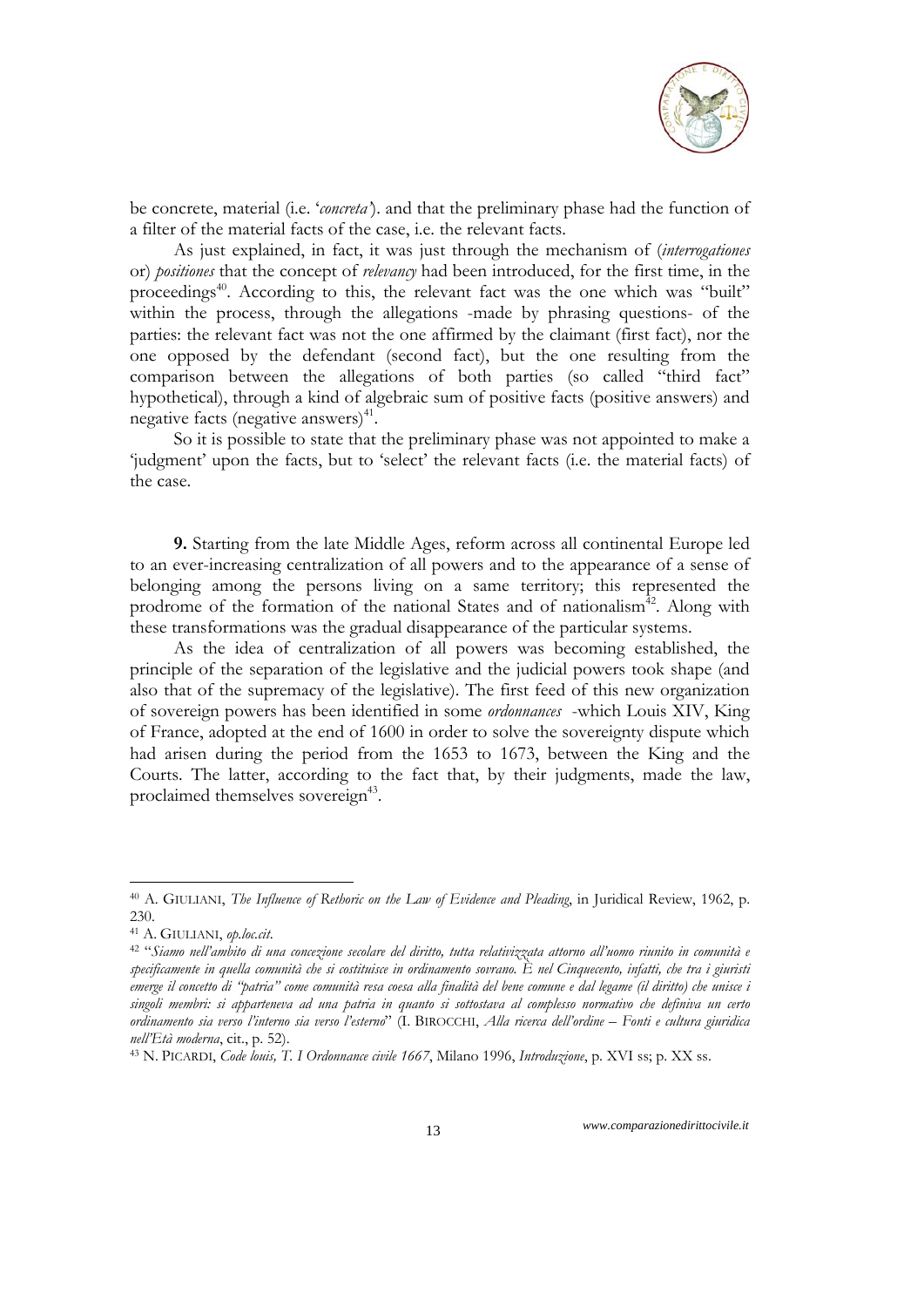

The effort of the King was not successful<sup>44</sup>; neverthless his *ordonnances* held on to be some of the most important steps of the course, which would lead to the formation of the Civil Law system.

Among these, the *Ordonnance civile* of 1667 is particularly significant, which at the Title I, article 1, provided that the *ordonnance* and all the rules of law issued by the King "*soient gardées et observées par tout nous cours*", and at the article 6 added "*sans contrevenir…dispenser ou en modérer les dispositions*"45. These provisions are, in fact, intended to be the first sophisticated display, in a legislative act, of the principle of the "*l'obeissance que doit le Magistrat aux lois*<sup>346</sup>.

That is why the *Code Louis*, and, in general, the *Ordonnances* of King Louis XIV, introduce a new way to intend the law, and sign a breaking point with the judge made law, typical of the Middle Ages<sup> $47$ </sup>. We are, now, at the origin of the positive system of law, at the origin of the achievement of the principle that the law "constitutes", not "describes" the rule $48$ .

A consequence of this new way of thinking was that the system of law, globally considered, was completely re-organized and, in particular, both the judgments of the

1

<sup>44</sup> N. PICARDI, *Code Louis, T. I Ordonnance civile 1667*, cit., p. LII. 45 N. PICARDI, *Code Louis, T. I Ordonnance civile 1667*, cit., p. XVIII, XXVI, where the Author also reports the text of article 7, which prohibited the Courts from independent interpretation of the law, in an attempt by the King to bind the Courts to a strict respect of the law. Like Professor N. PICARDI states, by this provision the *Code Louis* attempts, on the one hand, to bring back from the dead the Justinian prohibition of *interpretatio*, recognizing that *«tam conditor quam interpres legum solus imperator»*; on the other hand, it anticipates the Enlightenment's ideologies and the experiment of the *référé législatif* of the French Revolution.

<sup>46</sup> N. PICARDI, *Code Louis, T. I Ordonnance civile 1667*, cit., *p.* XVIII s.: "*Si tratta di norme che, seppure non prive di qualche precedente nelle antiche ordinanze, appaiono una prima, matura espressione sul piano legislativo, del principio* «de l'obeissance que doit le Magistrat aux lois» (…). *Si tratta, però, di un principio che non assumeva quel valore di garanzia – per il cittadino e per il giudice – che, successivamente rivestirà nel modello liberale ottocentesco e che conserva ancora nel costituzionalismo contemporaneo. All'epoca esso rappresentava, piuttosto, la rottura con i tradizionali principi politico-costituzionali. La soggezione del giudice alla legge andava, infatti, letta nel quadro di una ideologia che riconosceva al re la sovranità assoluta, non limitata nelle sue prerogative da alcun organo costituzionale. Il diritto veniva ormai ricondotto alla legge e la legge alla volontà del sovrano*". And going on: "*Al* re-giudice *del costituzionalismo medioevale si sostituiva il* re-legislatore: *la* iurisdictio *finiva, conseguentemente, per perdere il significato originario di potere sovrano* tout-court *e, con la sua immagine del giudicare, era destinata a coprire una sfera di potere diverso dal potere di fare le leggi, potere quest'ultimo che diventa ormai il segno distintivo della sovranità"*.<br><sup>47</sup> And so, as Professor PICARDI says, the French Revolution would not really initiate a new way

legislate, but only that the legislation should be attributed to the people (not to the King) (N. PICARDI, *Code louis, T. I Ordonnance civile 1667*, cit., p. XLIX). On the other hand, these *ordonnances* appear "*imprégnées d'une philosophie antirhétorique sans communication et sans dialogue*"( A. GIULIANI, *Le rôle du «fait» dans la controverse (à propos du binôme «réthorique-procédure judiciaire»)*, in *Archives du Philosophie du Droit*, 1995, p. 231).

 $48$  This new way to consider the law concerns also the fundamental law, the constitution, which is now a written paper (I. BIROCCHI, *Alla ricerca dell'ordine – Fonti e cultura giuridica nell'Età moderna*, cit., p. 546).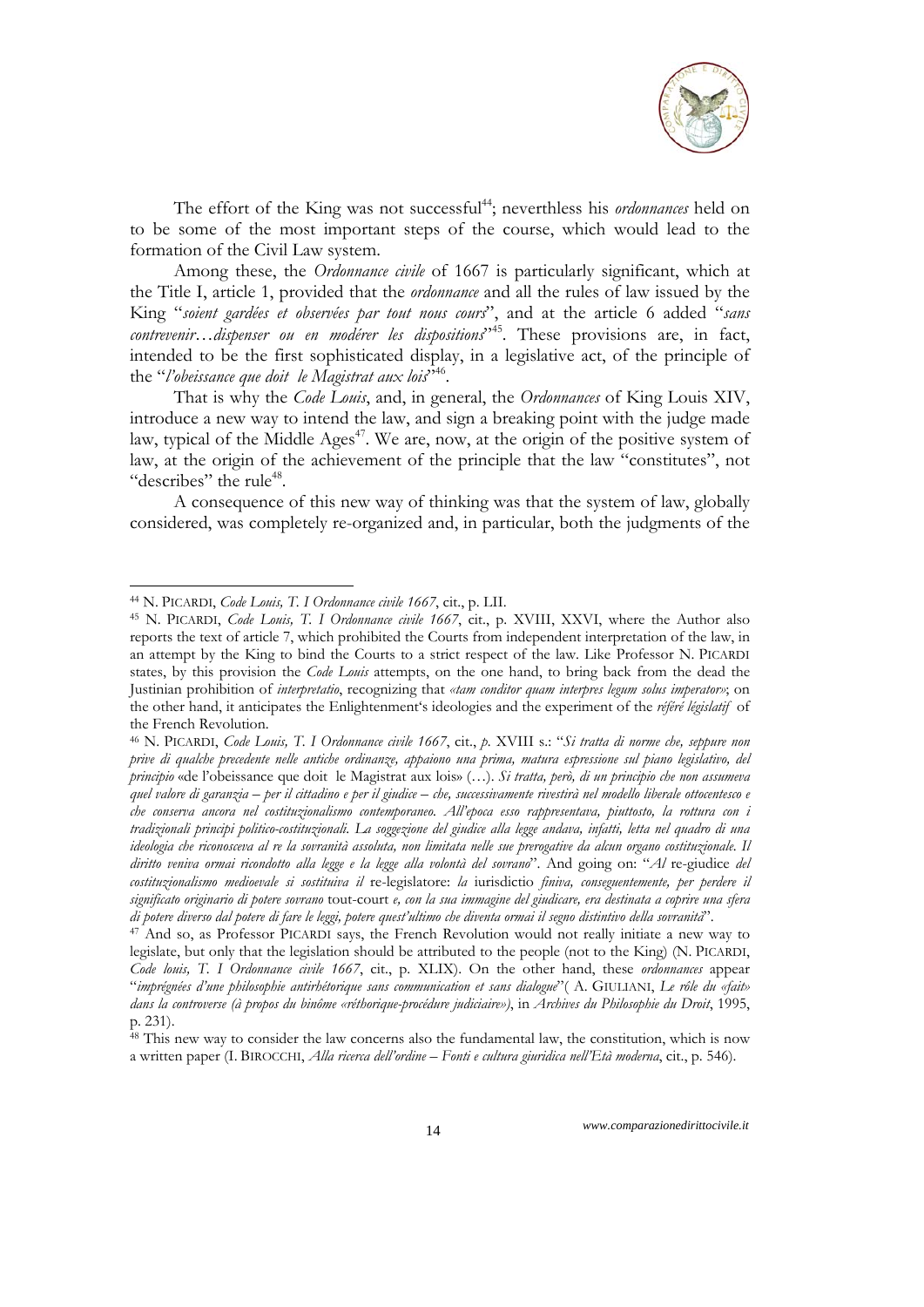

judges and the opinions of the jurists were no longer considered sources of law, according to the rise of the principle of the supremacy of the legislature.

In this context, the relation between the facts and the rules was also changed, because it was only the law that could determine which facts were material, i.e. which facts produce juridical effects<sup>49</sup>. And, in a sense, it is possible to affirm that the relation between *fact* and *rule*, since it corresponded to the principle "*ex facto oritur ius*", was now set up according to the principle "*ex iure oritur factum*"<sup>50</sup>.

**10.** The question concerning the notion of fact, according to the positive system of law, is very complex and it is linked to that of the juridical relevancy of the fact.

In this perspective, rises in prominence the principle that a fact is relevant by the law only if it is provided in a pre-established rule of law as like the constitutive fact (or one of the constitutive facts) of the right, that is, as like the fact (or one of the facts) to which the law attributes any juridical effect<sup>51</sup>.

It has been observed that saying that the juridical relevancy depends on the provisions of the positive law, is just like saying that one fact exists according to the law only if it is legally material while a fact, to which the law does not attribute any legal effect, does not exists, it is a "non-fact"<sup>52</sup>. According to this opinion, the concrete fact, which is not considered by the law, is effective in its own order (nature

1

<sup>49</sup> "*La legge determina i fatti giuridicamente rilevanti: ossia a quali fatti devono seguire effetti giuridici*" (so, exactly, A. GIULIANI, *Leibnitz e la teoria dei fatti relazionali*, Riv. Int. Fil. Dir., 1992, p. 265, who also points out that, in this new context, the juridical dimension predominates over the empiric one and determinates a (re)consideration of the notion of *fact*, because "*i fatti nel diritto sono fatti relazionali* (in ordine ad ius) (…) *il fatto è voluto, creato dalla norma*").<br><sup>50</sup> In fact, it has been observed that the transition from the medieval common law system to the system

of positive law lays its rational fundamentum in the principles of Natural Law and, in particular, in the theory of the *relational facts* of Leibnitz: "*Leibnitz rifiuta non solo la contaminazione del diritto col fatto (implicita nella configurazione della controversia giuridica come questione retorica), ma anche la frattura tra fatto e diritto (sottintesa nella configurazione sillogistica del ragionamento giudiziario): a) la struttura retorica del giudizio giuridico è inaccettabile in quanto il «fatto» è ricostruito sulla base dei precari criteri della rilevanza della prova: una concezione argomentativa – legata ad una logica del conoscere attraverso testimonianze – porta alla rivalutazione della conoscenza sensoriale, assimilando il giudizio retorico-dialettico a quello storico; b) la struttura sillogistica appare insoddisfacente per la distinzione tra «questione di diritto» e «questione di fatto»: come un fatto inteso nella sua materialità può essere produttore di effetti giuridici? Dal «fatto» non si può passare al «diritto», in quanto nel momento empirico non si può trovare la ragione sufficiente della conseguenza giuridica*"( A. GIULIANI, *Leibnitz e la teoria dei fatti relazionali*, cit., p. 264 s.).

<sup>&</sup>lt;sup>51</sup> Considering that in this system of law the juridical dimension prevails over the material one, it has been observed that once the material facts (here intended like concrete facts), both the human and the natural, are included in the formulation of the positive law, they become juridical acts (or facts) (N. BOBBIO*, Teoria della scienza giuridica*, Torino, s.d. (but 1949), 139 ss., spec. 143; N. IRTI*, Norme e fatti – saggi di teoria generale del diritto*, Milano 1984, p. 27, nota 100). 52 N. IRTI*, Norme e fatti – saggi di teoria generale del diritto*, cit., p. 58.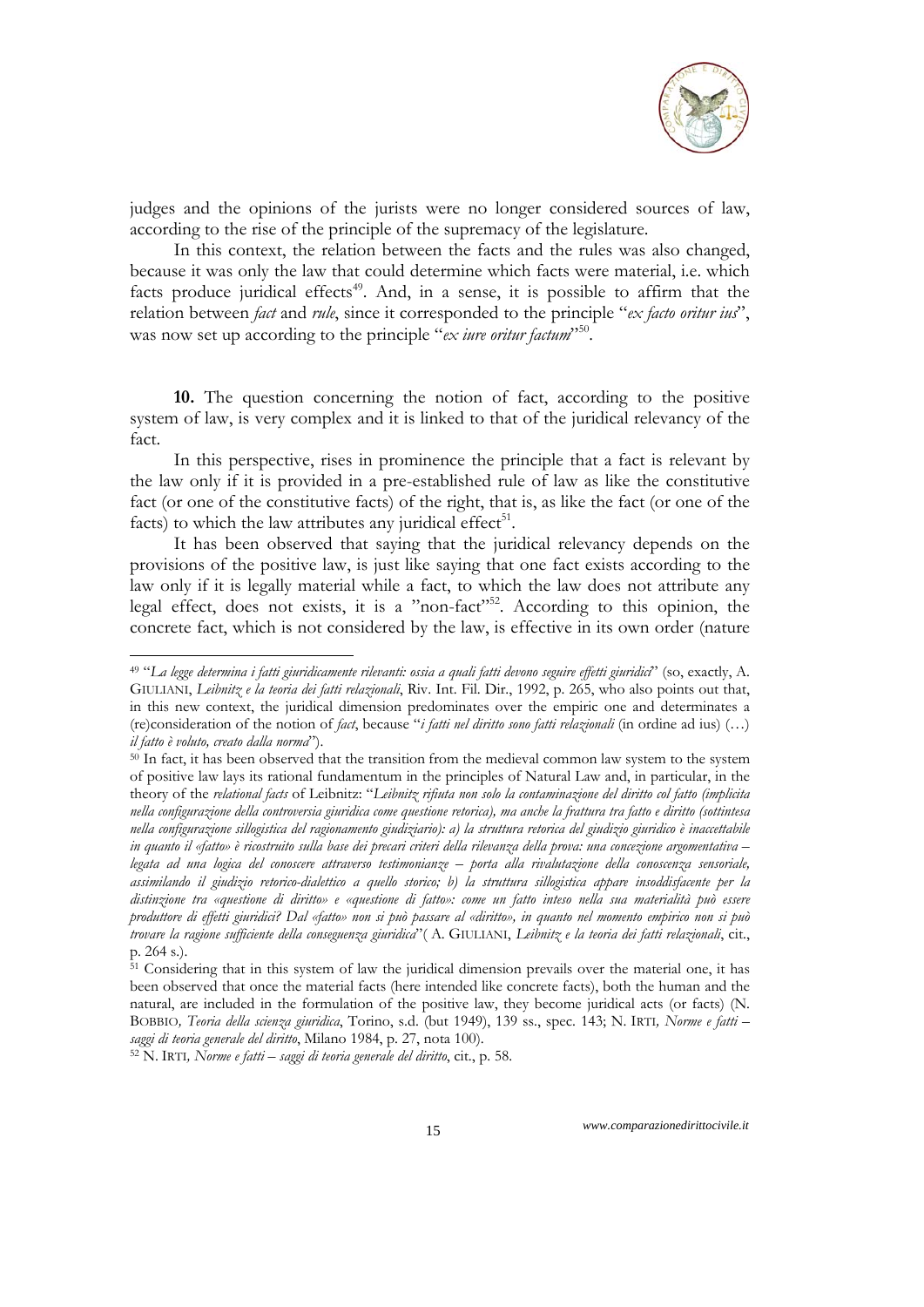

or history) but not by the law. Furthermore, it has been also pointed out that, because of the fact that the juridical relevancy involves the comparison between the concrete fact and the positive law (only if the concrete fact is included in the positive law, the same fact is a juridical fact and exists by the law), the juridical fact is a *noema*, whose effects are not a direct consequence of the fact, but are the consequence of an opinion, a judgment, in a logical procedure of analysis, identification and qualification. When this happens, the *natural fact*, the *historic fact* -that is, the fact that occurred in life- already disappears<sup>53</sup>. And so, the *paradox* of the juridical judgment comes true, because the judgment about the existence of the fact involves the judgment about the existence of the positive law; and the judgment about the existence of the positive law involves the judgment about the existence of the fact<sup>54</sup>.

From this perspective, then, it becomes impossible to separate *fact* and *law* and the problem of the relation between *quaestio facti* and *quaestio iuris* arises<sup>55</sup>.

**11.** Together with the rise of the new notion of positive law all over continental Europe, a significant change had also been registered about the structure of the proceedings. This happened because the syllogism, as a criterion of configuration of the judicial reasoning, was replaced with mathematical, scientific criteria<sup>56</sup>.

The original partition of the proceedings in separated phases, typical in the medieval *ordo*, had been replaced with a uniform, linear organization of all judicial

<sup>&</sup>lt;sup>53</sup> N. IRTI, Norme e fatti – saggi di teoria generale del diritto, cit., pp. 48, 59, 60 s.<br><sup>54</sup> N. IRTI, Norme e fatti – saggi di teoria generale del diritto, cit., p. 54 ss. (who says exactly: «il giudizio di *esistenza del fatto presuppone il giudizio di esistenza del diritto: e il giudizio di esistenza della norma presuppone il giudizio di esistenza del fatto*»; la forma del giudizio giuridico è la sussunzione (KANT); ed anche «*gli effetti* 

*giuridici non dipendono dal fatto concreto, ma dall'operazione sussuntiva*»). 55 *Quaestio facti*/*quaestio iuris* represent a binomial, in which has been divided, in the modern proceedings, the judicial reasoning, according to the schemes of the syllogistic reasoning, afterwards replaced with the models of the scientific reasoning (N. PICARDI, *Processo (diritto moderno)*, Enc. Dir., vol. XXXVI, Milano 1987, p. 108 ss.).

<sup>56</sup> A. GIULIANI, *Leibnitz e la teoria dei fatti relazionali*, cit., pp 256 ss.; 265 ss., on the basis of the LEIBNITZ's criticism of the Aristotelian *exodon* ("le vraisemblable est plus etendu: il faut le tirer de la nature des choses") (LEIBNITZ, *Specimen difficultatis in iure*, *Die Philosophische Schriften*, Berlin, 1882, VI, 1, p. 231; spec. Preface, p. 61): "*L'introduzione del «calcolo» nel ragionamento giuridico implica la assimilazione della controversia giuridica al «casus» inteso more geometrico: «casus est antecedens propositionis hypotheticae*». The Author points out that in the analogical application of this model, the *casus* becomes a *relational fact* «Applicando vero ad iurisprudentiam tale antecedens dicitur factum, consequens jus, et casus definietur factum in ordine ad jus». Professor GIULIANI also points out that E. WEIGEL (master of both Pufendorf and Leibnitz) was the first to try to apply the mathematical relations to ethics. In general about the Science of legislation in Leibnitz, A. GIULIANI, *Osservazioni introduttive*, in AA. VV. *Modelli di legislatore e scienza della legislazione*, in *L'Educazione giuridica*, VI, t. 1, 1988, p. 12.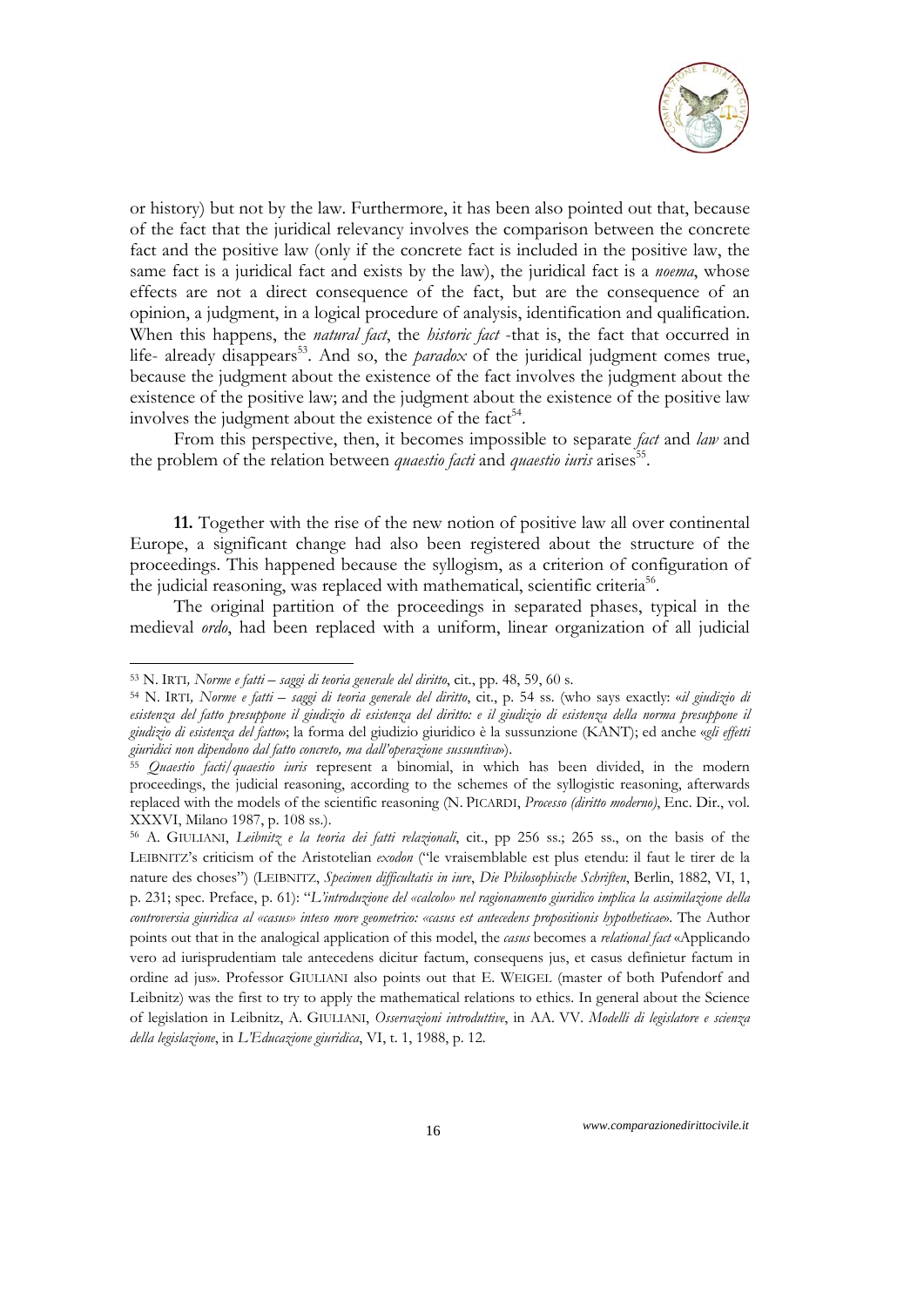

activities. In this new structure of the proceedings, the preparatory phase disappeared, because it had become redundant within the new system, where the material facts were described in the positive law, and there was no need to provide specific rules of proceeding to set the case itself.

In the new system, the *litis contestatio* also dropped down, and the allegations of facts (once made during the course of the preparatory phase) were now included in the very first act of the proceedings, the *claim*, where the claimant assumed that those facts alleged are in compliance with the ones described in the positive law and, on this basis, claimed that the juridical effect provided by the law must be declared<sup>57</sup>. At the same time, the order (not only logical, but also chronological) of treatment of the case had been reversed, and it has been argued that this prefigured the transition from the principle of *selection* (typical of the *isonomic* model of the proceedings), to the principle of *concentration* (typical of the *asymmetric* model of proceedings)<sup>58</sup>.

**12.** The rise of the principle of concentration is typical of the proceedings of the positive law systems, and it impresses upon the role of the judge respect for the facts of the case. In fact, at one time the judge had been passive, in compliance with the principle which assigned exclusively to the parties the matter of facts of the case; now, instead, the judge had a new role in the proceedings because he had to try to understand what had *really* happened between the parties. In a sense, it has been observed that this implies the elusion of the principle that *iudex non potest in facto suppeire*, which -as argued above- was typical of the *ordo*<sup>59</sup>.

On the other hand, the new linear structure of the proceedings, and, in particular, the removal of the preliminary phase had made the allegations of facts

<sup>57</sup> In this precise sense, A. CASTELLARI, *Volontà ed attività nel rapporto processuale civile*, in *Studi di Diritto Processuale Civile in onore di Giuseppe Chiovenda*, Padova 1927, p. 352: "*Al posto della contestazione, atto preliminare e solenne, ora subentrò un'insieme di attività progressive e reciproche, mercé le quali le parti, via via che accudiscono alla causa, fra loro e col giudice, raccolgono gli elementi di fatto e di diritto, foggiando, completando e fissando sulla base dei medesimi i rispettivi assunti di difesa e di resistenza*"; the judicial activities, once regulated according to the principle of selection, by virtue of which the individuation of the material facts and the judgment were made in separated phases, "*ora costituiscono un operare continuato*", and "*la causa gradatamente viene consolidandosi nei precisi termini che ciascuna delle parti ha concorso a determinare e nei quali essa chiede e persiste che venga conosciuta e decisa dal giudice*". 58 The individuation of the *isonomic* model of proceedings (typical of the *ordo* according to the

argumentative logic that was its own) and of the *asymmetrical* model of proceedings (which was typical of the proceedings in the positive system of law) is due to Professors N. PICARDI e A. GIULIANI (the theme is developed in various treatises: N. PICARDI, *Processo civile (diritto moderno)*, cit., p. 116; N. PICARDI - A. GIULIANI, *La responsabilità del giudice*, Milano, 1987). 59 In this precise sense, it has been enlightened that the role of the judge, in this new context, changes

*<sup>&</sup>quot;si trasforma, eludendo quel divieto di supplenza nella ricostruzione dei fatti che era il cardine basilare del processo accusatorio: ora il giudice può e deve «de facto supplere» cercando di capire cosa è stato fatto e chi lo ha fatto*" (M. VALLERANI, *La giustizia pubblica medievale*, cit., p. 45).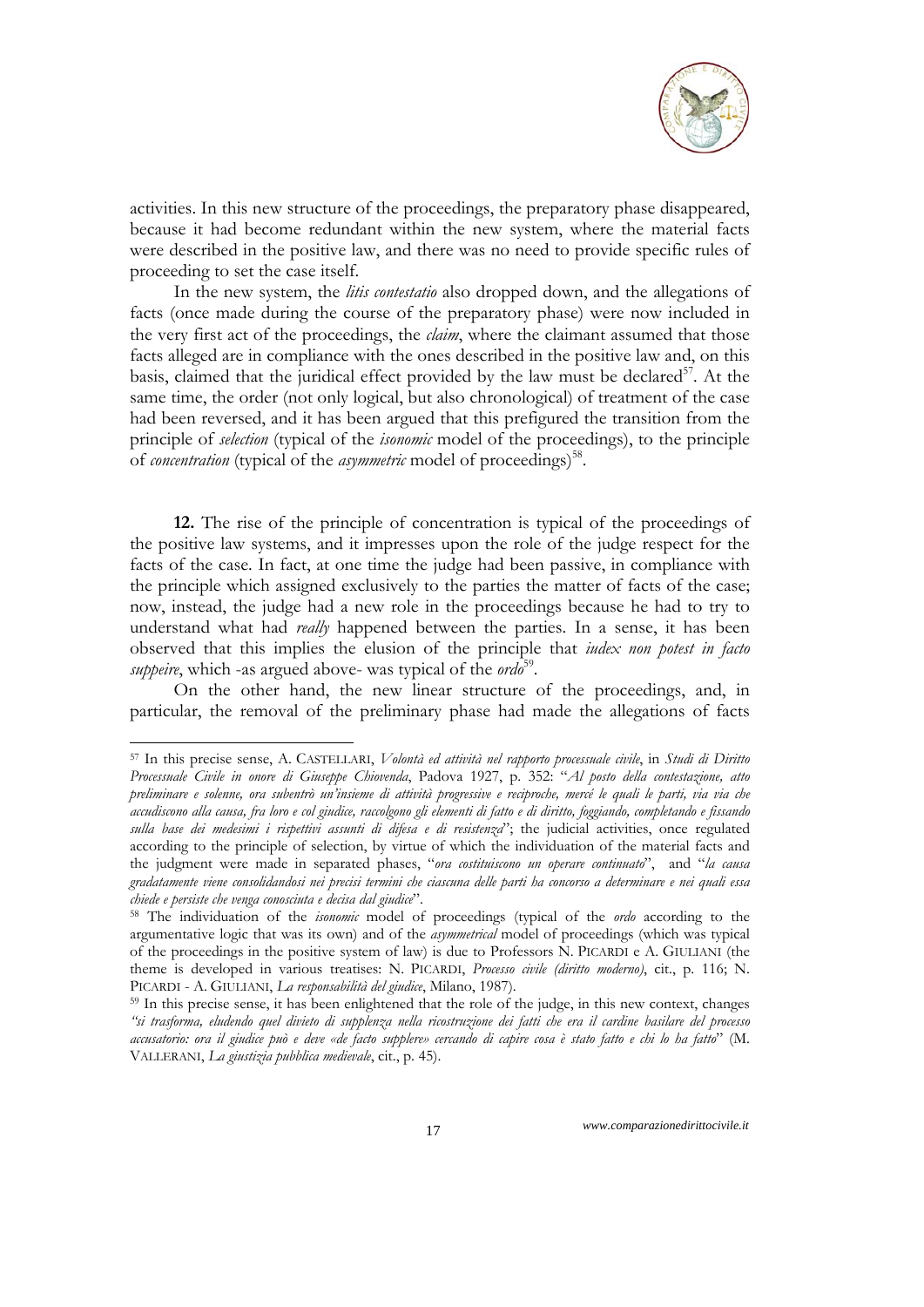

disorderly. In this sense, it has been pointed out that the replacement of the principle of selection, typical of the *ordo*, involves a disorderly gridlock of irrelevant (immaterial) facts and makes any control of the evidential power of the judge  $impossible^{60}$ .

Seen from this angle, once the preventive control of the relevancy of the facts alleged by the parties abolished –which, in the selective logic of the *ordo*, happened during the preliminary phase- each fact came into the proceedings merely through the statements of the parties (included in their introductive acts).

The statement itself, in fact, implies the relevancy of the fact, according to the party's opinion, but this does not mean that they really are relevant: the alleged fact can, in fact, be relevant in the opinion of the party, but superfluous or immaterial in the opinion of the judge. Otherwise, as argued above, it is impossible, in a positive system of law, to separate the *quaestio facti* and the *quaestio iuris,* so that the relevancy of the facts can only be assumed by the party, at the beginning of the proceedings, and declared by the judge, at its end. The relevancy of the fact alleged becomes clear, indeed, only by the judgment, at the end of the proceedings.

Upon this basis, it is also possible to make clear why in this model of proceedings the judge has certain control on the facts of the case. This happens through the exercise of several judicial powers, just like that of admission of the proofs requested by the parties or that of the very judgment of the case. So it is possibile to agree that "*quaestio facti est in arbitrio iudicis"*61.

In a few words, it moved from a 'procedure of selection of the facts' (assigned to the parties), to the 'judgment upon the facts' (assigned to the judge).

**13.** In Italian civil proceedings, the allegation of the facts passes throught a dialectic scheme, which develops due to the allegation of the facts constitutive of the claim on behalf of the claimant, and the allegation of opposing facts –capable of rejecting the claim (*exceptiones*), on behalf of the defendant. More precisely, the matter of fact is gradually defined through the allegations that each party includes in its own initial acts and in its defenses submitted during the first part of the proceedings.

The facts are, therefore, acquired as material facts of the case merely as they are alleged by the parties and, at the same time, they represent what the parties should prove (c.d. *thema probandum*). The judge can impress upon these facts by exercising his

-

<sup>60</sup> A. GIULIANI, *Dalla litis contestatio al pleading system (riflessioni sui fondamenti del processo comune europeo)*, RDP 1993, p. 956: "*Il disconoscimento del ruolo selettivo della* quaestio iuris *rispetto alla* veritas facti *da un lato determina un disordinato ingorgo d'informazione irrilevante, e dall'altro lato rende incontrollabile sul piano logico la dilatazione dei poteri istruttori del giudice*". See also C. VAN CAENEGEM, *History of Eropean Civil Procedure*, Tübingen, 1973, p. 32, p. 60 (International Encyclopedia of Comparative Law, vol. XVI, chapt. 2).<br><sup>61</sup> A. GIULIANI, *Dalla litis contestatio al pleading system*, cit., p. 967; ID., *Il concetto di prova*, cit., p. 216.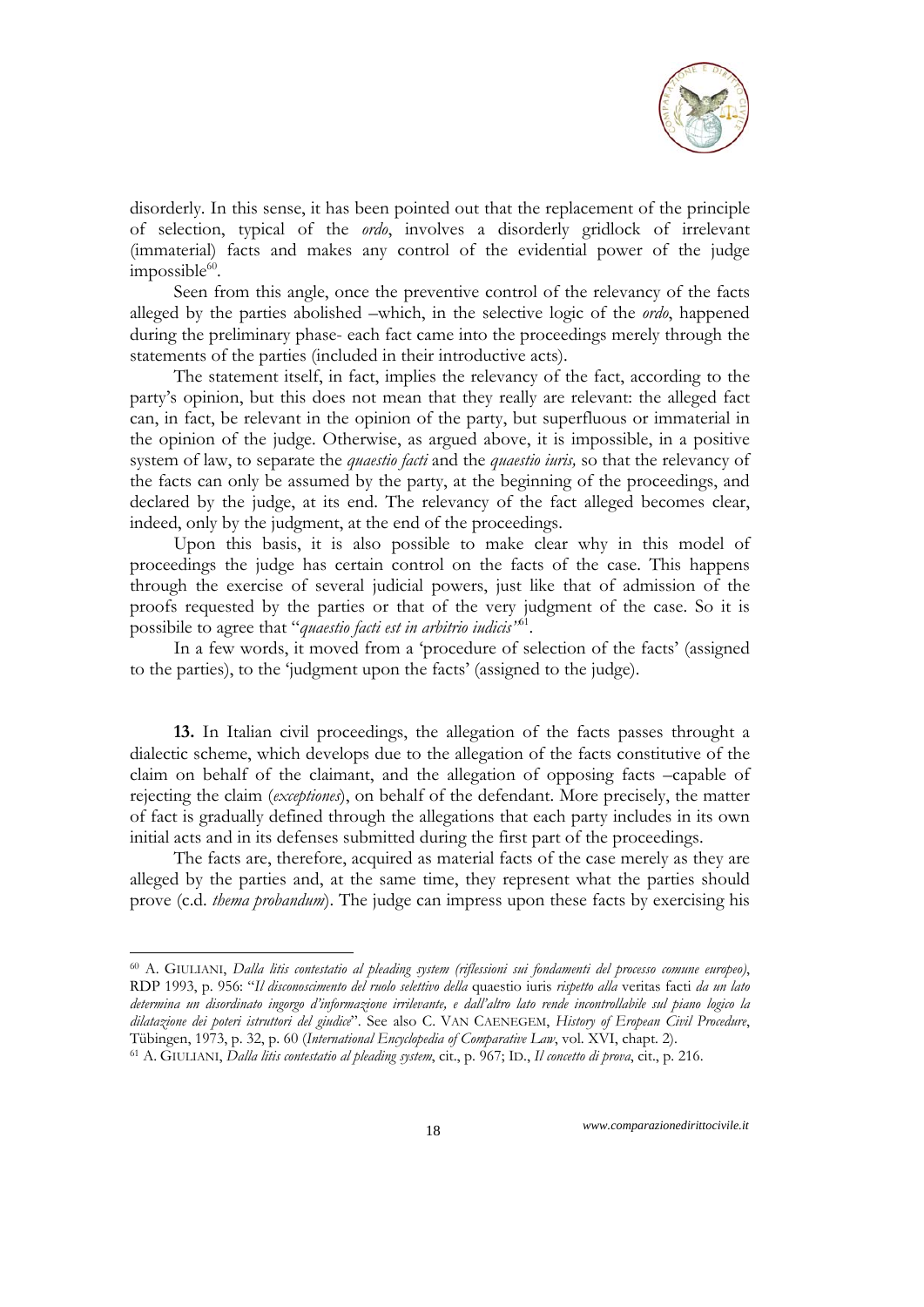

own evidential powers and, above all, by judgment regarding the admission of the proofs, which involves a legal assessment of their admissibility and relevancy.

During the first part of the proceedings, named '*trattazione'* (this is not a phase of the proceedings in the sense of the common law proceedings', but it must be noted that the law 26 November 1990, n. 353, introducing specific bar-terms for the allegations of the facts by each party, has in a sense logically separated the linear structure of the proceeding in different stages), each party can allege the facts considered relevant to the case. All these facts come to the judge as the matters of fact: so it is the judge who makes a selection, through judgment of admissibility and relevancy of the proofs, required by the parties upon those facts and, at the end of the proceedings, by the final judgment, which concerns both the facts and the law.

From this perspective, it can be said that, until the final judgment is made, the facts are received within the proceedings only in a hypothetical or provisional form. In this sense, it has been argued that the *epistemological status* of the facts alleged by the parties during the proceedings remains in doubt and that this kind of *status* would change only by the final judgment of the judge: "il loro status *epistemologico è quello dell'incertezza, tipico delle ipotesi non ancora controllate. (…)nel corso del processo questo* status *è destinato a mutare in funzione dell'acquisizione di conoscenze sui fatti, ma solo con la decisione finale l'incertezza verrà rimossa in modo definitivo*"62.

The judgment upon the facts arises, therefore, principally as an evidential judgment and it is possible to affirm that the judge, in a sense, contributes to the formation of the matter of fact of the case $^{63}$ .

**14.** The subdivision of the proceedings between *preliminary phase* and *judicial phase*, which was typical of the *ordo*, is nowadays a characteristic of the common law proceedings. In general, common law proceedings have kept the characteristic of the original model concerning both the judiciary system $64$ , and the structural organization of the proceedings<sup>65</sup>.

1

<sup>62</sup> M. TARUFFO, *Elementi per un'analisi del giudizio di fatto*, *Riv. Trim. Dir. e Proc. Civ.*, 1995, p. 789. It is possible to assume that this situation could be already changed, considering the *principle of non dispute*, which has been first declared and applied by the Corte di Cassazione, Sezioni Unite, 22 January 2002, n. 761; and then provided by the new text of art. 115 c.p.c., as resulting by the Law 16 June 2009, n. 69. According to this principle, in fact, the facts alleged by one party and not disputed by the other party, are considered proved as well. This means that, in a sense, the parties could have a certain control of the matter of fact.

<sup>63</sup> On the role of the judge in the formation of the matter of fact of the case, M. TARUFFO, *Elementi per*  un'analisi del giudizio di fatto, cit., p. 792., p. 798 s.<br><sup>64</sup> N. PICARDI, *La giurisdizione all'alba del terzo millennio*, Milano, 2007.<br><sup>65</sup> A. GIULIANI, *Dalla litis contestatio al pleading system (riflessioni sui fond* 

p. 961. N. PICARDI, *Processo civile (diritto moderno)*, cit., p. 102: "*alcuni scavi di storia del processo medievale hanno rilevato una sorprendente continuità fra processo comune e processo di* Common Law".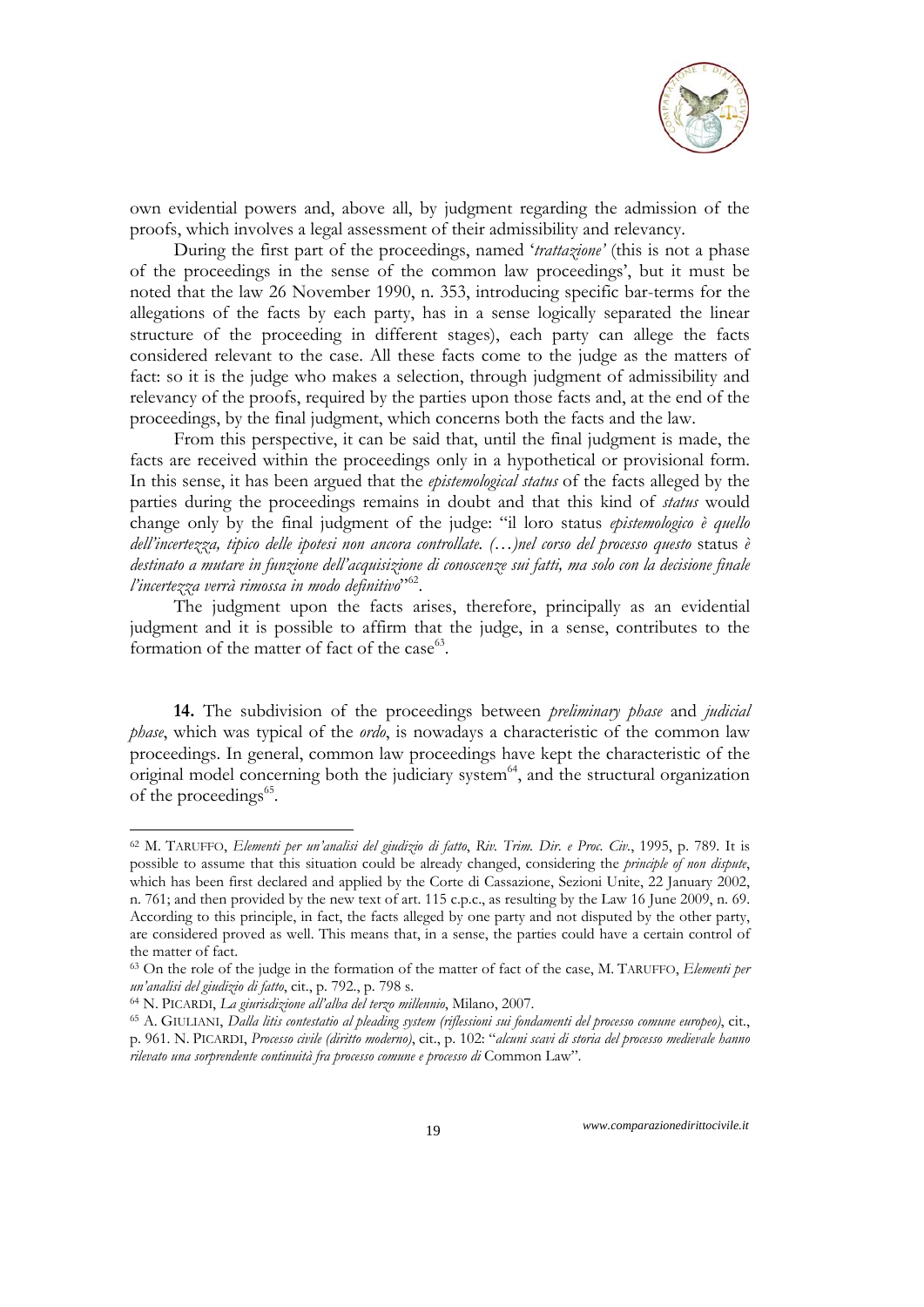

Of note, the common law proceedings have kept the subdivision, typical of the medieval *ordo judiciarius*, between *preliminary phase* (*pre-trial*) and *judicial phase* (*trial*), the first of which is appointed to the identification of the *material facts* of the case, and the second to the proof and the judgment. This formal distinction of the proceedings in two phases (which, as in the *ordo judiciarius*, corresponds to the functional distinction between *fact* and *law*) appears rather strengthened by the provision that each phase can be managed by different judges<sup>66</sup> or by that which reserve the judgment upon the facts to the jury and the statement of the law to the judge $67$ .

Furthermore, in general terms, it can be argued that the *pre-trial* phase of the common law proceedings, which is focused on the material facts of the case because it is appointed to individuate the matter of fact (*issue of fact*), and which also develops through a dialectic dialogue between the parties, is analogous to the *preliminary phase* of the medieval *ordo judiciarius*; and it can also be stated that the *trial* and the *judicial phase*  of the *ordo judiciarius* are similar, in the sense that they are both appointed to clarify and decide the case according to the rule of law (*quaestio iuris*, *issue of law*) 68. Always in general terms, it is possible to affirm that, as in the *preliminary phase* of the medieval *ordo*, the judge has, in the *pre-trial phase*, a passive role<sup>69</sup>, because he can not, in any way, intervene in the choice and in the order of presentation of the information to allege in the proceedings, which are reserved for the parties<sup>70</sup>.

In specific regard with English civil procedure, it is convenient to specify that the *Civil Procedure Rules* of 1998 (best known as *Woolf Reform*) give to the judge

<sup>66</sup> A. GIULIANI, N. PICARDI, *L'Educazione giuridica – Modelli storici della procedura continentale*, Vol. VI, Tomo I – Profili filosofici, logici, istituzionali, Napoli 1994, by Università degli Studi di Perugia,

*premessa*. 67 R.W. MILLAR, *La "ficta confessio" come principio di allegazione nella procedura civile anglo-americana*, in Studies in Honour of Giuseppe Chiovenda, Padova 1927, p. 587.

<sup>&</sup>lt;sup>68</sup> Sir JACK I. H. JACOB, *The Fabric of English Civil Justice*, London, Stevens & Sons, 1987, p. 87. <sup>69</sup> In the sense that the dialectic organization of the judicial activities according to the principles of the

rhetoric is typical of the adversarial proceedings of the common law systems, L. FERRAJOLI*, Derecho y razón*, 137 ("*Gracias a su estrecho ligamen con la retórica, la ciencia jurídica procesal…incorpora por tal vía los valores democráticos y liberales, además de racionales y laicos, de la contraposición entre razones opuestas como método mayéutico de discusión y de investigación, la igualdad y el derecho a la calabra que excluyen verdades de autoridad y postulan la libertad y la paridad de los disputantes, la tolerancia de las hipótesis y argumentaciones en conflicto, y la relatividad y la provisionalidad de las pruebas y los juicios en el campo de las* civiles quaestiones. *Estos presupuestos humanistas fueron los que dieron origen y alimento – aun dentro de innumerables caídas y discontinuidades – a la estructura acusatoria del proceso penal clásico y la la mayor parte de la garantías procesales: la carga de la prueba a cargo del acusador y la presunción de inocencia hasta prueba en contrario, el contradictorio entre las partes como método de búsqueda de la verdad…, los criterios de exclusión de las pruebas increíbles por la fuente o irrelevantes por el objeto, la libre convicción del Juez argumentada sin embargo* iuxta alligata et probata"). "*En definitiva, en la medida que los sistemas jurídicos incorporan el modelo* adversarial *se instaura un proceso entendido como una contenda o disputa entre dos adversarios que se desarrolla frente a un árbitro relativamente pasivo cuya principal obligación es llegar a un*  veredicto" (F. J. EZQUIAGA GANUZAS, Iura novit curia y aplicación judicial del derecho, Valladolid, 2000, p. 32).<br><sup>70</sup> M. R. DAMASKA, Il diritto delle prove alla deriva, It. transl., Bologna 2003 (original ed.: *Evidence L Adrift*, New Haven-London, Yale University Press, 1997), p. 130 s.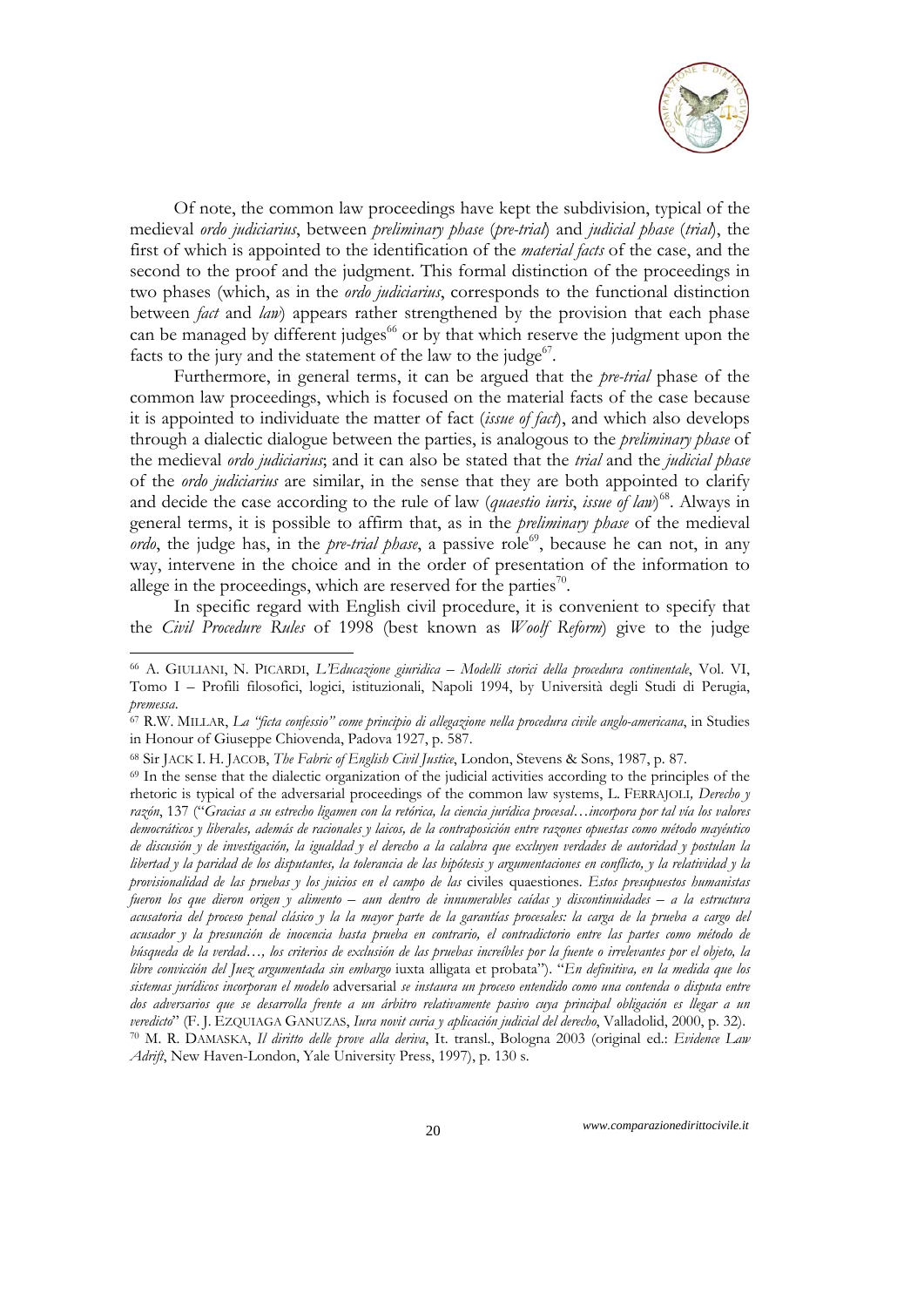

particular powers of *case management* (*Rule* 3), in order to achieve the *overriding objective*  described in the *Rule* 1, which states "*Dealing with cases justly includes, as far as is practicable: (a) ensuring that the parties are on an equal footing; (b) saving expense; (c) dealing with the case in ways which are proportionate: (i) to the amount of money involved; (ii) to the importance of the case; (iii) to the complexity of the issues; (iv) to the financial position of each party; (d) ensuring that it is dealt with expeditiously and fairly; (e) allotting to it an appropriate share of the court's resources, while taking into account the need to allot resources to other cases*" (*CPR*  $1.1(2)^{71}$ .

The assignment of this kind of powers to the judge represents a novelty in respect to the pre-*CPR* system of litigation, rooted in the adversarial or *'party-control'*  principle, which "*worked well if both parties were keen for the case to progress efficiently. That system, therefore, presupposed that the claimant was keen to pursue the action with reasonable speed and did not allow the litigation to become bogged down in interlocutory skirmishes and that the*  defendant refrained from attempting to sabotage the case's progress by obstructive behaviour<sup>372</sup>. Because of these powers, the judge has now a new role in the proceedings, an active role $73$ .

In the purpose of this paper, it interests that, according to the *'party-control'*  principle, the parties and their lawyers controlled commencement and constitution of the action, especially the drawing up of *pleadings* to select material facts<sup>74</sup>. In fact, in the *preliminary phase*, "*only material facts should be pleaded*"75 and there was no way for the judge to intervene upon the pleading's activity of the party.

According to the *CPR*, the material facts of the case are still alleged by pleadings, now named statement of claim<sup>76</sup>, but the judge can exercise his/her powers

1

<sup>71</sup> The *CPR* 1.4 (1) states: "*The Court must further the overriding objective by actively managing cases".* In general upon the role of English judges' *case management* powers, both before and after the Woolf Reform, S. GOLDSTEIN, *Giudici Manager e Giudici Conciliatori,* Riv. Trim. Dir Proc. Civ., 2009, p. 985 ss.

<sup>72</sup> N. ANDREWS, *English Civil Procedure – Fundamentals of the New Civil Justice System*, Oxford University Press, New York, 2003, p. 35.

<sup>73</sup> Upon this issue, R. TURNER, *'Actively': the Word that Changed the Civil Courts*, in *The Civil Procedure Rules Ten Years On*, Ed. D. DWYER, Oxford University Press, New York, 2009, p. 77 ss.

<sup>74</sup> N. ANDREWS, *English Civil Procedure – Fundamentals of the New Civil Justice System*, cit., 2003, p. 35.

<sup>75</sup> According to RCS Ord. 18, r. 7, these are the principal rules for pleadings: "(a) pleadings should generally be confined to points of fact; however, raising a point of law is permitted under RSC ord. 18, r. 11 (namely, usually objections to a claim, made in defense, on a point of law); it should be noted that the latter rule is permissive, so that a point of law need not to be raised (RSC Ord. 18, r. 11); (b) only material facts should be pleaded (RCS Ord. 18, r. 7); (c) the pleading should refer to facts but not to the evidence which will be adduced to substantiate these allegations (Ibid.); (d) the pleading should be concise (Ibid., r. 7 (1)" (N. ANDREWS, *Principles of civil procedure*, London (Sweet & Maxwell), 1994, p. 107 s.).

<sup>76</sup> N. ANDREWS, *English Civil Procedure – Fundamentals of the New Civil Justice System*, cit., p. 33, n. 25. *CPR*  2.3.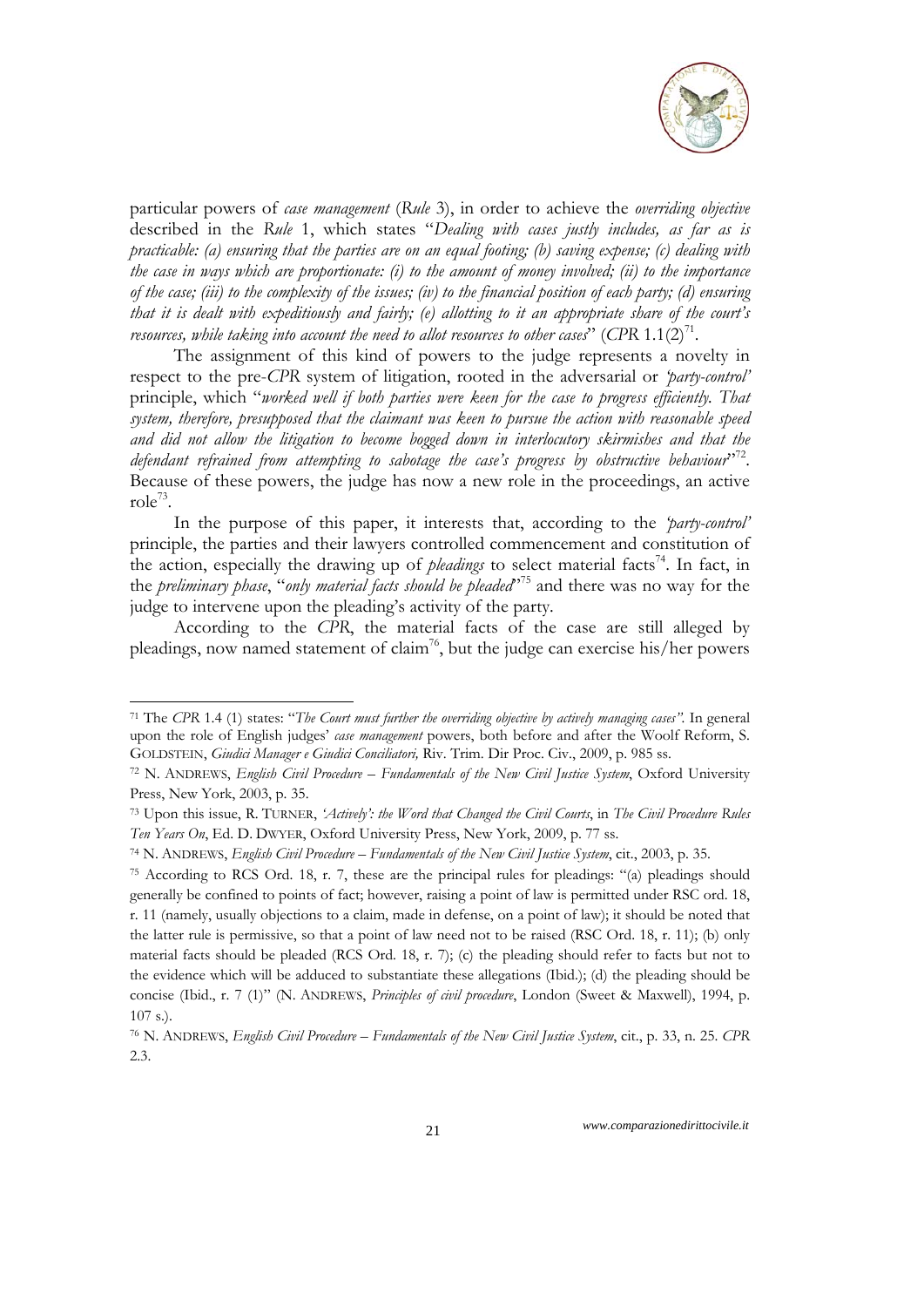

of *case management* and, so, for example, struck out the issues which are clearly immaterial or deny an amendment of pleading.

Anyway, the method of allegation of the material facts by pleadings is the same, very similar to that of the *ordo judiciarius* described above, considering that by the *pleas*, just like the *interrogationes*, the case comes out divided in many smaller elements (material facts), and that making *pleas*, just like making *interrogationes*, is a very formal and complex activity and requires a very high competence.

Furthermore, it can be argued that the notion of *fact* typical of the common law proceedings is similar to that of the *ordo*. Seen from this angle, this *fact* is not the one occurred in reality, but the one individuated in the proceedings, through the dialogue between the parties. This reflects the adoption of an argumentative logic, which purpose is not to verify a concrete truth pre-existing to the proceedings, but to identify the more coherent and persuasive argument<sup>77</sup>.

In general, the common law systems (because of the fact that they have not been interested by the circumstances which have led, in continental Europe, to the formation of the positive law, and so, of the civil law systems) have kept the characteristics of the *jus commune*78; and they are nowadays systems where the *rule of law*, which originates by the spontaneous following of the members of the community, rises by the judgments of the cases. As in the Middle Age, therefore, in the common law system the jurisprudence is fundamental in making law (so that it is also called *judge made law*) 79.

In fact, the common law judges do justice "according to all the circumstances of the case": they must get the rule from the single case decided, and it is possible to affirm, then, that their activity is, in a sense, legislative $80$ .

1

<sup>77</sup> W. TWINING, *Lawyers' Stories, in Id., Rethingking Evidence. Exploratory Essays*, Oxford, 1990, 219 ss.; LA RUE, *Stories versus Theories at the Cardozo Evidence Conference: It's just Another Metaphor To Me*, in 14 Cardozo L. Rev., 1993, 122 ss.; PENNINGTON HASTIC, *A Cognitive theory of Juror Decision Making: The Story Model*, in 13 Cardozo L. Rev., 1991, 519 ss; LEMPERT, *Telling Tales in Court: Trial Procedure and the Story Model*, ivi, 559 ss, all cited by M. TARUFFO, *Elementi per un'analisi del giudizio di fatto*, Riv. Trim. Dir. Proc. Civ., 1995, p. 787, nota 4.

<sup>78</sup> About this, see N. PICARDI, *La giurisdizione all'alba del terzo millennio*, Milano, 2007, p. 45 ss.

<sup>79</sup> On the nature of judge made law of the Common Law systems; on the relations between the Common Law systems and the *jus comune*; on the characteristics of the law made by the judges, there is much literature. It is possible to find a synthesis in A. CAVANNA, *Storia del diritto moderno in Europa. Le fonti e il pensiero giuridico*, Vol. 1, Milano, 1982 (rist. inalterata), p. 479 ss.; , A. GAMBARO in A. GAMBARO – R. SACCO, *Sistemi giuridici comparati*, nel *Trattato di diritto comparato* directed by R. SACCO, cit., p. 150 s.

<sup>80</sup> N. DUXBURY, *The Nature and Authority of Precedent*, Cambridge University Press, Cambridge, 2008, p. 22.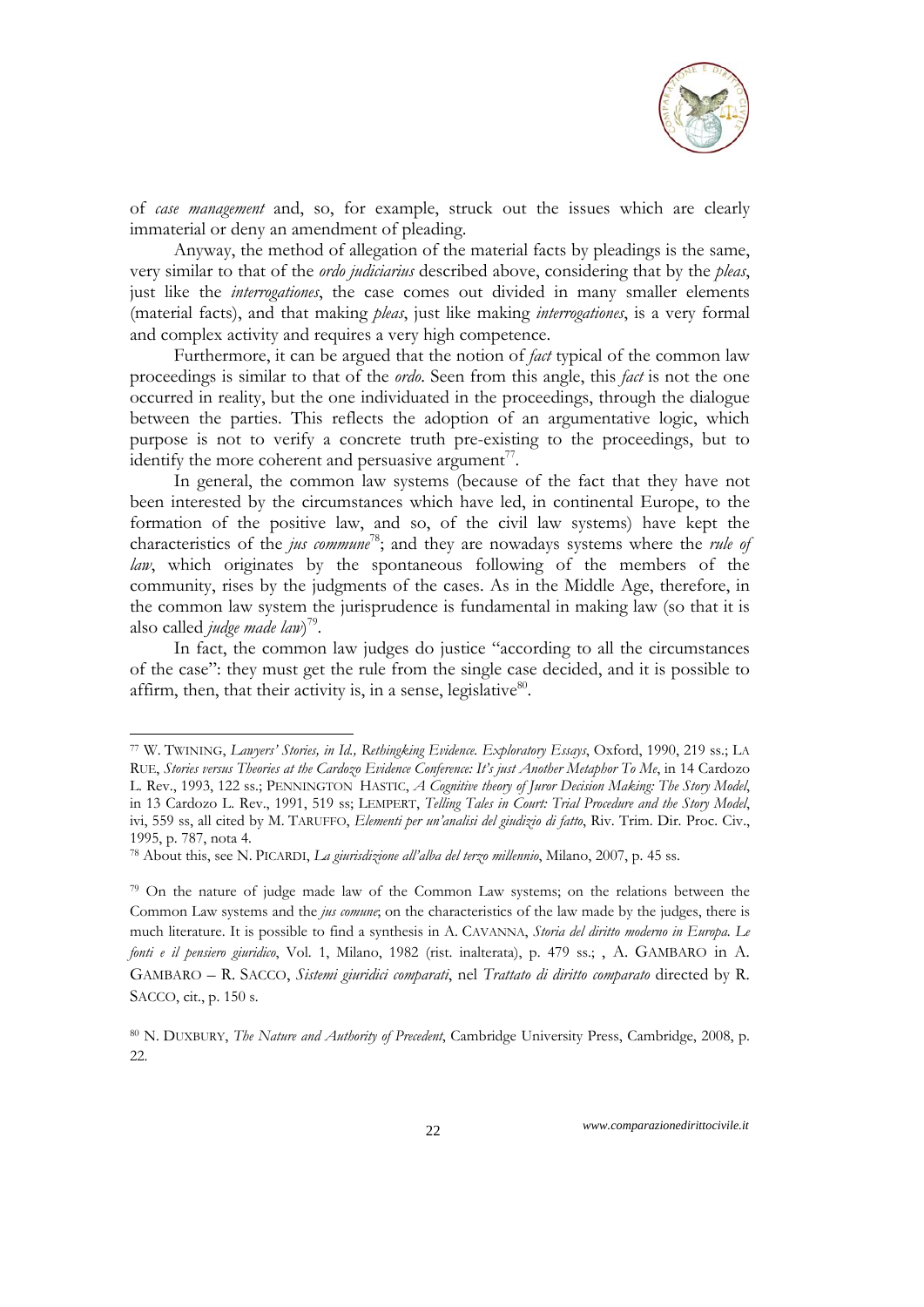

This power of making the *rule* to apply to the case is limited only by the principle of the *stare decisis*<sup>81</sup>, by which the judge is bound to apply the rule declared in precedents concerning cases identical or analogous to that decided.

In any event, the common law judges "*are not sanctioned for declining to follow precedent, and so precedents do not constrain judges in the classical positivist sense*<sup>382</sup>; furthermore, they can avoid applying the precedent, by using the powers of *distinguishing* and *overruling*: by the first, it is possible to set aside the precedent on the basis that the case does not present identical facts<sup>83</sup>; by the second the judges can declare a new *rule of law* in the case<sup>84</sup>.

This means that the *rule of law* declared in the judgments is changeable and is not static: if in the *communis opinio*, as intended by the judge, the *rule of law* for the case has changed in respect to that expressed in the precedent, the case would be decided according to the new rule; and, on the other hand, if the case is analogous to that decided by the precedent, it is not sure that its rule would be applied<sup>85</sup>.

1

<sup>&</sup>lt;sup>81</sup>) This principle did not originated in the common law systems and it is difficult to establish precisely when the English Courts began to feel bound by the precedent. Some Authors suggest that it could have happened at the same time when the positivism rose in the continental Europe (N. DUXBURY, *The Nature and Authority of Precedent*, cit., p. 17 ss.).

<sup>82 )</sup> N. DUXBURY, *The Nature and Authority of Precedent*, cit., p. 14 ss.

<sup>83)</sup> Even if this point appeared obvious, distinguishing case by case can be difficult because often it is difficult to precisely identify the *ratio decidendi* of the precedent and to distinguish this from the *obiter dicta*, above all, because the precedents are discursive. On the other hand, the notion itself of *ratio decidendi* is uncertain: "(…) *even though there was general agreement that the ratio decidendi is the binding part of a decision, there was little if any agreement about what the ratio decidendi is. Leaving aside the difficulties identified so far, nobody could say for sure whether the ratio decidendi is best characterized as the rule, the principle, or the reason embodied in a case, though there was little doubt that the principle of a case is not the same as either the reasons given in a judgment or the rule on which a court has relied*" (N. DUXBURY, *the Nature and Authority of Precedent*", cit., p. 78; A. L. GOODHART, *Determining the Ratio Decidendi of a Case",* in his *Essays in Jurisprudence and the Common Law*, Cambridge – Cambridge University Press, 1931, p. 1-26). Furthermore, it is possible to exercise the power of *distinguishing*, only if the difference between the precedent and the case is "*material*", that is, concerning material facts of the case (always, N. DUXBURY, *The Nature and Authority of Precedent*, Cambridge University Press, 2008, p. 111 s., p. 113 s.). But also the individuation of the *material facts* can be problematic: referring to the judicial reasoning helps to identify which facts have been held to be "*material*" by the judge, "*But this is not the only round on which the reasons given by a judge in his opinion or his statement of the rule of law are of importance? For it is sometimes important to discover not just which facts were considered material but why they were considered material, and so we will look to the judicial reasoning in an effort to discover "what portions of the law were in the mind of the court when selection of material facts] was made*" (N. DUXBURY, *The Nature and Authority of Precedent*, cit., p. 84-85).

<sup>84 )</sup> N. DUXBURY, *The Nature and Authority of Precedent*, Cambridge University Press, 2008, p. 116 s. 85) Jones v. Kaney, Supreme Court, *White Book* 2011.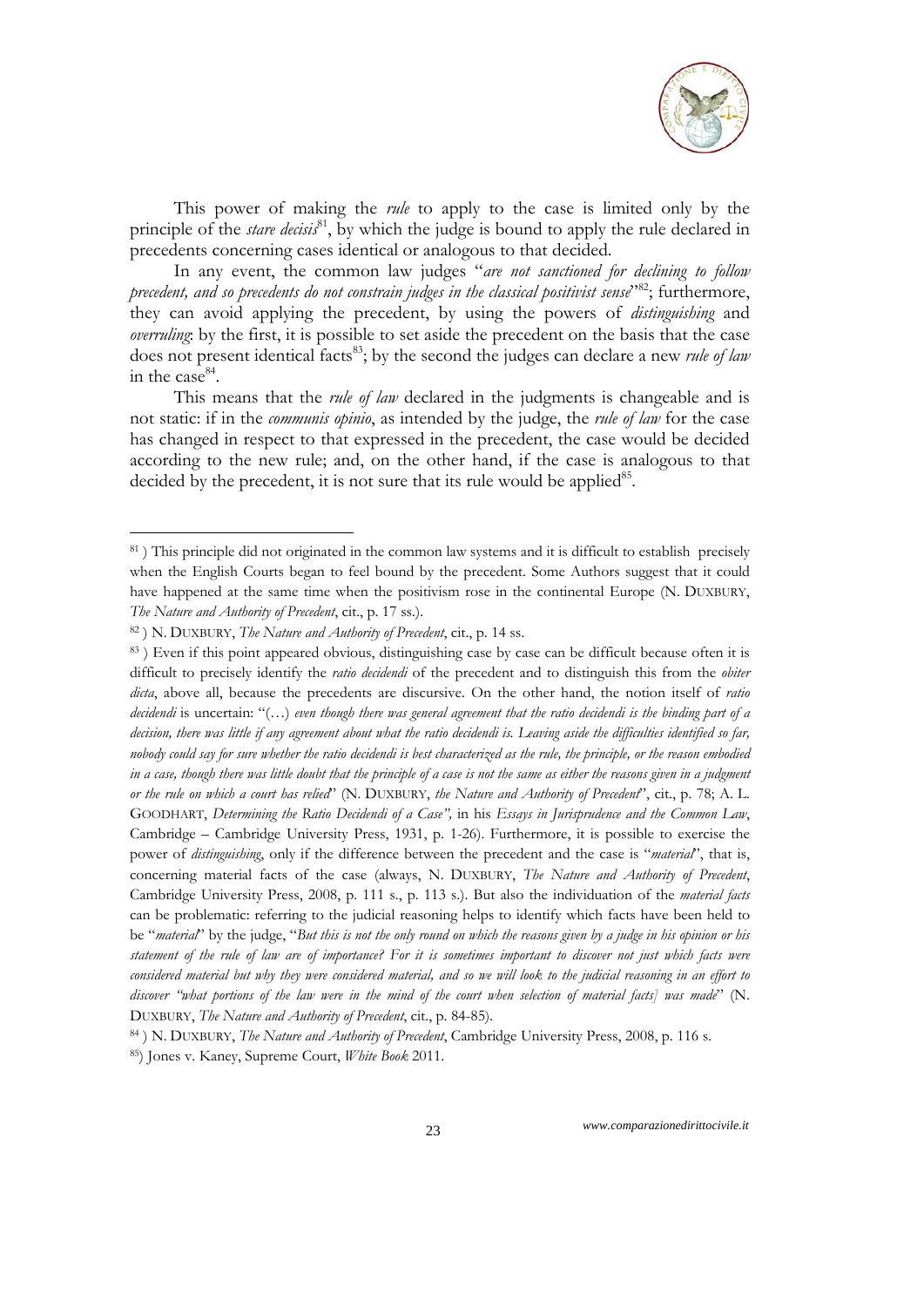

In a sense, common law judges seem to have the same power of making the rule for the case, as those of the medieval age. Of course, they are not bound as the judges of civil law systems are.

**15.** As a result of the comparison of the discipline of allegations in civil law and in common law proceedings, the very high complexity of the theme emerges, which depends of the complexity of the notion of *fact* and on the complexity of its relations with the *law*. On the other hand, it has been noticed that this theme, even being central for judicial logic, has been absorbed in the problem of the relation between *quaestio facti/quaestio iuris*, and has been, in this way, eluded<sup>86</sup>.

As exposed in this paper, the attention to the proceedings' model of the *ordo* has made it possible to bring to light a particular notion of *fact*, which appears similar to that of the common law proceedings, but very different from that which is typical of the civil law proceedings.

This difference emerges relating to many aspects (characteristics of the relation between fact and law, structure of the proceedings, way of allegations of facts in the proceedings), which have been studied. But perhaps, in general, it is possible to affirm that the difference reflects the different ways to identify a relation between the reality and the proceedings, the different way to find the judicial truth.

This is particularly the case in the distance between the idea that the proceedings' purpose is the verification of the reality, pursuing the achievement of a concrete, scientific, logic truth (an idea which is typical of the civil law proceedings); and the idea that the "true" truth, the facts that "really" happened cannot be ascertained in the proceedings, because the human facts, once occurred, can only be represented and escape scientific methods of investigation (an idea which is typical of the *ordo* and which seems also typical of the common law proceedings, both using an argumentative logic).

But also the most rigorous scientific method of proof does not come to an univocal result, universally valid, because the result itself depends on the scientific method concretely applied which, in turn, depends on the scientific theory which has conceived that method. As a consequence, applying different methods to the same facts (based on different scientific theories) can lead to different results<sup>87</sup>.

-

<sup>86</sup> A. GIULIANI, *Liebnitz e la teoria dei fatti relazionali*, Riv. Int. Fil. Dir., 1992, 255, nota 3; ID., *Il concetto di* 

<sup>&</sup>lt;sup>87</sup> "(…) nel pensiero postpositivista è stato posto in luce come le osservazioni empiriche siano comunque influenzate da *tutta una serie di assunti teorici presupposti, che costituiscono l'orizzonte entro il quale si muove lo scienziato. Si è mostrato infatti che, per poter pervenire all'adozione o alla verificazione di una certa teoria, per mettere in relazione una teoria scientifica con i fenomeni empirici, è necessario che, prima della ricerca empirica, siano adottate tutta una serie di*  decisioni preliminari *tra gli scienziati; che siano adottati* convenzionalmente *– ancorché implicitamente – gli assiomi relativi al quadro teorico entro il quale muovere la ricerca, alla determinazione del campo da descrivere (cioè alla*